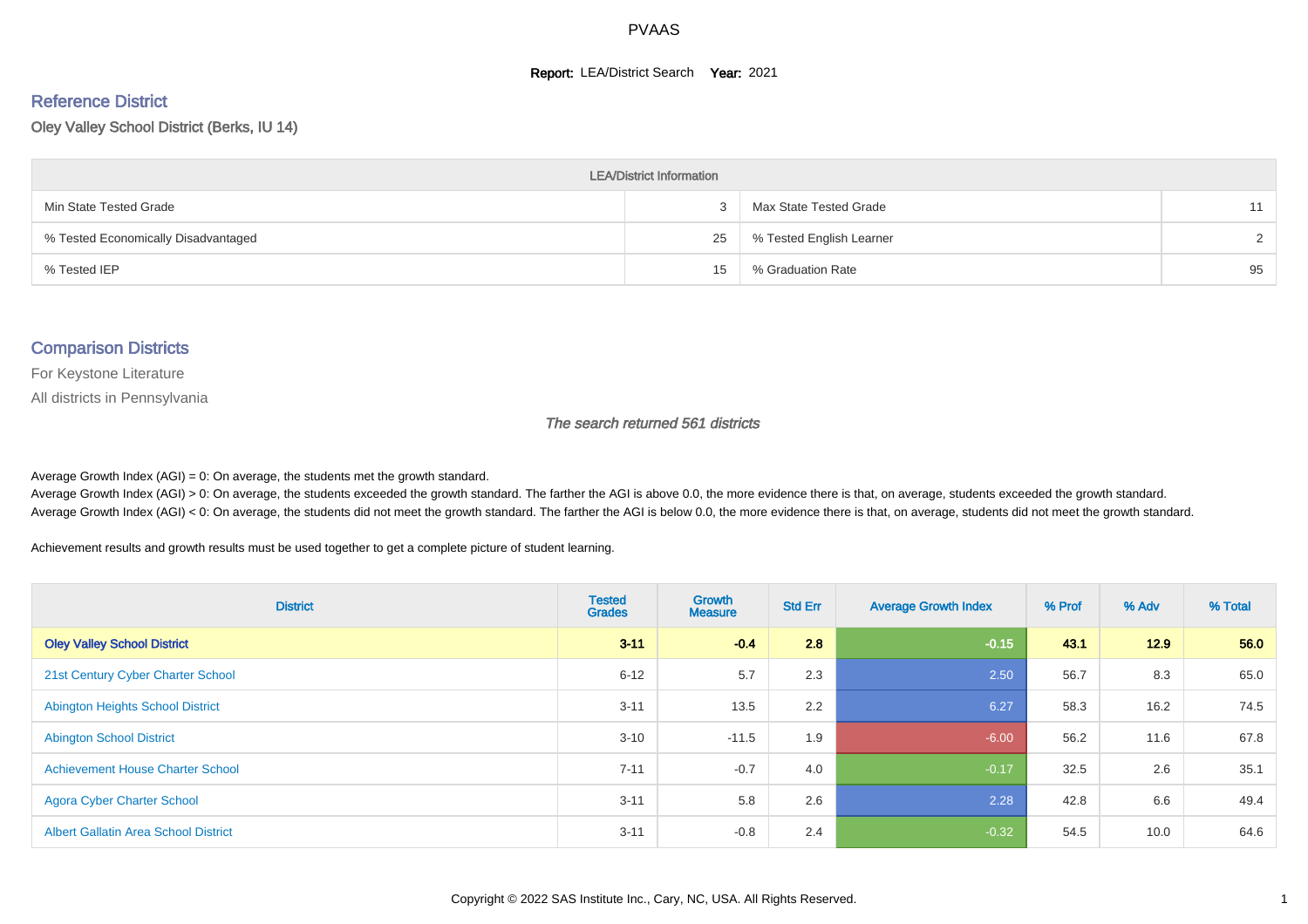| <b>District</b>                          | <b>Tested</b><br>Grades | <b>Growth</b><br><b>Measure</b> | <b>Std Err</b> | <b>Average Growth Index</b> | % Prof | % Adv   | % Total |
|------------------------------------------|-------------------------|---------------------------------|----------------|-----------------------------|--------|---------|---------|
| <b>Oley Valley School District</b>       | $3 - 11$                | $-0.4$                          | 2.8            | $-0.15$                     | 43.1   | 12.9    | 56.0    |
| <b>Aliquippa School District</b>         | $3 - 11$                | $-9.0$                          | 4.2            | $-2.14$                     | 11.0   | $0.0\,$ | 11.0    |
| <b>Allegheny Valley School District</b>  | $3 - 11$                | 8.5                             | 3.9            | 2.17                        | 53.1   | 12.2    | 65.3    |
| Allegheny-Clarion Valley School District | $3 - 10$                | 7.8                             | 4.7            | 1.65                        | 53.3   | 3.3     | 56.7    |
| <b>Allentown City School District</b>    | $3 - 12$                | 5.3                             | 1.4            | 3.88                        | 25.3   | 2.7     | 28.0    |
| <b>Altoona Area School District</b>      | $3 - 12$                | 3.3                             | 1.6            | 1.99                        | 47.7   | 8.2     | 55.9    |
| Ambridge Area School District            | $3 - 12$                | 9.1                             | 2.6            | 3.46                        | 50.4   | 10.7    | 61.1    |
| <b>Annville-Cleona School District</b>   | $3 - 12$                | $-12.1$                         | 2.7            | $-4.46$                     | 34.9   | 7.8     | 42.6    |
| <b>Antietam School District</b>          | $3 - 10$                | $-4.3$                          | 3.8            | $-1.13$                     | 36.4   | 5.4     | 41.8    |
| <b>Apollo-Ridge School District</b>      | $3 - 12$                | $-4.7$                          | 3.7            | $-1.24$                     | 50.0   | 10.0    | 60.0    |
| <b>Armstrong School District</b>         | $3 - 11$                | 2.6                             | 1.7            | 1.53                        | 51.5   | 6.1     | 57.6    |
| <b>Athens Area School District</b>       | $3 - 11$                | 1.6                             | 2.5            | 0.64                        | 46.9   | 7.6     | 54.5    |
| <b>Austin Area School District</b>       | $3 - 11$                | $-5.7$                          | 6.4            | $-0.90$                     | 33.3   | 5.6     | 38.9    |
| <b>Avella Area School District</b>       | $3 - 12$                | $-0.3$                          | 4.7            | $-0.05$                     | 49.3   | 14.5    | 63.8    |
| <b>Avon Grove Charter School</b>         | $3 - 11$                | 9.0                             | 2.9            | 3.13                        | 58.8   | 16.7    | 75.5    |
| <b>Avon Grove School District</b>        | $3 - 10$                | 10.0                            | 1.6            | 6.26                        | 56.3   | 18.6    | 74.9    |
| <b>Avonworth School District</b>         | $3 - 10$                | $-12.6$                         | 3.1            | $-4.01$                     | 59.8   | 4.6     | 64.4    |
| <b>Bald Eagle Area School District</b>   | $3 - 11$                | $-2.1$                          | 2.7            | $-0.75$                     | 48.4   | 9.4     | 57.7    |
| <b>Baldwin-Whitehall School District</b> | $3 - 11$                | 1.8                             | 1.9            | 0.94                        | 58.6   | 8.6     | 67.1    |
| <b>Bangor Area School District</b>       | $3 - 12$                | $-0.9$                          | 2.0            | $-0.43$                     | 44.3   | 4.7     | 49.0    |
| <b>Beaver Area School District</b>       | $3 - 10$                | 4.7                             | 2.4            | 1.94                        | 57.4   | 16.8    | 74.2    |
| <b>Bedford Area School District</b>      | $3 - 11$                | 2.5                             | 2.6            | 0.93                        | 48.5   | 10.0    | 58.5    |
| <b>Belle Vernon Area School District</b> | $3 - 11$                | 6.5                             | 2.6            | 2.44                        | 55.6   | 11.1    | 66.7    |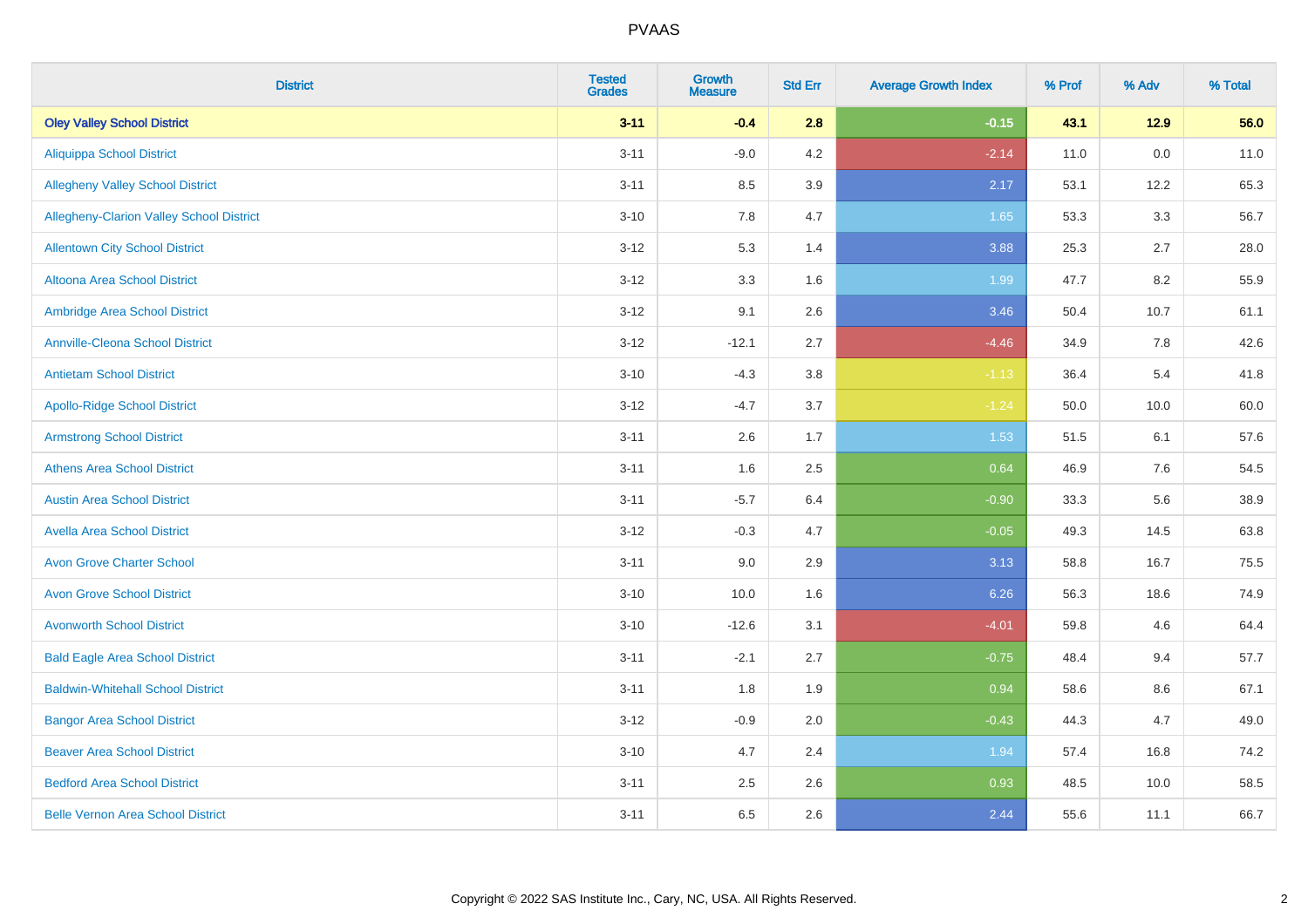| <b>District</b>                              | <b>Tested</b><br><b>Grades</b> | <b>Growth</b><br><b>Measure</b> | <b>Std Err</b> | <b>Average Growth Index</b> | % Prof | % Adv | % Total |
|----------------------------------------------|--------------------------------|---------------------------------|----------------|-----------------------------|--------|-------|---------|
| <b>Oley Valley School District</b>           | $3 - 11$                       | $-0.4$                          | 2.8            | $-0.15$                     | 43.1   | 12.9  | 56.0    |
| <b>Bellefonte Area School District</b>       | $3 - 11$                       | $-0.4$                          | 2.2            | $-0.17$                     | 47.6   | 10.6  | 58.2    |
| <b>Bellwood-Antis School District</b>        | $3 - 10$                       | $-1.2$                          | 3.2            | $-0.39$                     | 55.1   | 10.1  | 65.2    |
| <b>Belmont Charter School</b>                | $3 - 10$                       | 16.0                            | 6.5            | 2.45                        | 64.3   | 0.0   | 64.3    |
| <b>Bensalem Township School District</b>     | $3 - 11$                       | 1.6                             | 1.6            | 0.98                        | 38.8   | 8.3   | 47.1    |
| <b>Benton Area School District</b>           | $3 - 10$                       | $-9.7$                          | 4.5            | $-2.18$                     | 43.2   | 5.4   | 48.6    |
| <b>Bentworth School District</b>             | $3 - 11$                       | 5.7                             | 3.2            | 1.75                        | 44.2   | 19.5  | 63.6    |
| <b>Berlin Brothersvalley School District</b> | $3 - 11$                       | 4.0                             | 4.2            | 0.96                        | 48.8   | 14.0  | 62.8    |
| <b>Bermudian Springs School District</b>     | $3 - 11$                       | $-5.5$                          | 2.9            | $-1.94$                     | 56.4   | 6.8   | 63.2    |
| <b>Berwick Area School District</b>          | $3 - 11$                       | $-9.3$                          | 2.6            | $-3.59$                     | 42.1   | 5.5   | 47.6    |
| <b>Bethel Park School District</b>           | $3 - 11$                       | 5.6                             | 1.8            | 3.18                        | 65.3   | 18.6  | 83.9    |
| <b>Bethlehem Area School District</b>        | $3 - 11$                       | 9.3                             | 1.1            | 8.15                        | 44.7   | 12.0  | 56.7    |
| <b>Bethlehem-Center School District</b>      | $3 - 10$                       | 8.1                             | 3.3            | 2.46                        | 35.1   | 1.4   | 36.5    |
| <b>Big Beaver Falls Area School District</b> | $3 - 11$                       | $-3.9$                          | 3.3            | $-1.18$                     | 34.1   | 3.5   | 37.6    |
| <b>Big Spring School District</b>            | $3 - 11$                       | $-9.8$                          | 2.4            | $-4.00$                     | 38.6   | 8.9   | 47.5    |
| <b>Blackhawk School District</b>             | $3 - 11$                       | 4.7                             | 2.3            | 2.01                        | 55.8   | 8.8   | 64.6    |
| <b>Blacklick Valley School District</b>      | $3 - 11$                       | 8.0                             | 4.3            | 1.85                        | 34.1   | 0.0   | 34.1    |
| <b>Blairsville-Saltsburg School District</b> | $3 - 11$                       | $-8.0$                          | 3.0            | $-2.68$                     | 37.3   | 7.0   | 44.3    |
| <b>Bloomsburg Area School District</b>       | $3 - 10$                       | 0.7                             | 3.0            | 0.23                        | 55.9   | 11.8  | 67.6    |
| <b>Blue Mountain School District</b>         | $3 - 10$                       | $-5.8$                          | 2.3            | $-2.56$                     | 46.6   | 8.5   | 55.1    |
| <b>Blue Ridge School District</b>            | $3 - 11$                       | $-0.5$                          | 3.6            | $-0.12$                     | 44.6   | 3.1   | 47.7    |
| <b>Boyertown Area School District</b>        | $3 - 11$                       | $-4.7$                          | 1.5            | $-3.17$                     | 55.2   | 11.3  | 66.5    |
| <b>Bradford Area School District</b>         | $3 - 12$                       | $-9.3$                          | 2.4            | $-3.87$                     | 45.8   | 8.3   | 54.2    |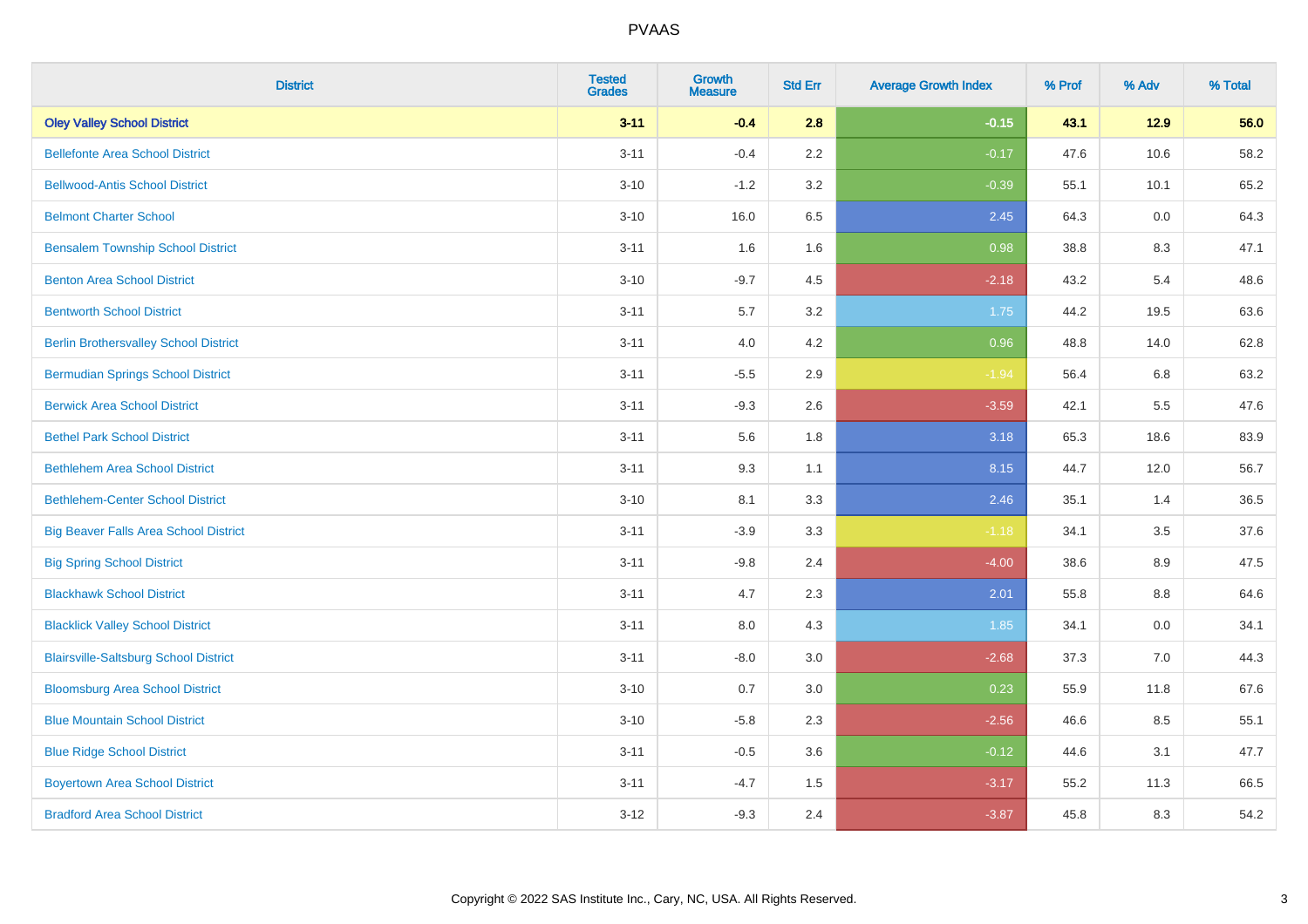| <b>District</b>                                 | <b>Tested</b><br><b>Grades</b> | Growth<br><b>Measure</b> | <b>Std Err</b> | <b>Average Growth Index</b> | % Prof | % Adv   | % Total |
|-------------------------------------------------|--------------------------------|--------------------------|----------------|-----------------------------|--------|---------|---------|
| <b>Oley Valley School District</b>              | $3 - 11$                       | $-0.4$                   | 2.8            | $-0.15$                     | 43.1   | $12.9$  | 56.0    |
| <b>Brandywine Heights Area School District</b>  | $3 - 11$                       | $-4.9$                   | 2.7            | $-1.81$                     | 49.2   | 8.2     | 57.4    |
| <b>Brentwood Borough School District</b>        | $3 - 11$                       | $-5.3$                   | 3.0            | $-1.72$                     | 52.0   | 6.1     | 58.2    |
| <b>Bristol Borough School District</b>          | $3 - 12$                       | $-4.3$                   | 3.4            | $-1.27$                     | 39.7   | 1.3     | 41.0    |
| <b>Bristol Township School District</b>         | $3 - 11$                       | $-13.9$                  | 2.0            | $-7.05$                     | 31.0   | 3.7     | 34.7    |
| <b>Brockway Area School District</b>            | $3 - 11$                       | 0.6                      | 3.6            | 0.16                        | 49.2   | 7.7     | 56.9    |
| <b>Brookville Area School District</b>          | $3 - 11$                       | 6.9                      | 3.0            | 2.30                        | 55.2   | 15.6    | 70.8    |
| <b>Brownsville Area School District</b>         | $3 - 12$                       | $-7.2$                   | 3.9            | $-1.83$                     | 34.4   | 6.1     | 40.5    |
| <b>Bucks County Technical High School</b>       | $9 - 10$                       | $-12.0$                  | 2.5            | $-4.84$                     | 35.9   | 3.2     | 39.2    |
| <b>Burgettstown Area School District</b>        | $3 - 11$                       | $-2.1$                   | 3.4            | $-0.62$                     | 50.0   | 1.4     | 51.4    |
| <b>Burrell School District</b>                  | $3 - 11$                       | 4.5                      | 3.1            | 1.48                        | 58.5   | 13.8    | 72.3    |
| <b>Butler Area School District</b>              | $3 - 11$                       | $-6.5$                   | 1.5            | $-4.26$                     | 42.5   | 9.4     | 51.9    |
| California Area School District                 | $3 - 10$                       | $-7.3$                   | 3.6            | $-2.02$                     | 42.6   | 9.8     | 52.5    |
| Cambria Heights School District                 | $3 - 10$                       | $-4.1$                   | 3.1            | $-1.32$                     | 51.0   | $6.0\,$ | 57.0    |
| <b>Camp Hill School District</b>                | $3 - 12$                       | 2.3                      | 3.0            | 0.78                        | 53.6   | 17.5    | 71.1    |
| Canon-Mcmillan School District                  | $3 - 11$                       | $-0.8$                   | 1.6            | $-0.50$                     | 58.7   | 15.9    | 74.6    |
| <b>Canton Area School District</b>              | $3 - 11$                       | $-5.5$                   | 3.2            | $-1.75$                     | 40.7   | 2.3     | 43.0    |
| Capital Area School for the Arts Charter School | $9 - 11$                       | 5.8                      | 4.1            | 1.39                        | 59.3   | 18.6    | 78.0    |
| <b>Carbon Career &amp; Technical Institute</b>  | $9 - 11$                       | $-5.7$                   | 3.6            | $-1.59$                     | 34.5   | 1.2     | 35.7    |
| <b>Carbondale Area School District</b>          | $3 - 10$                       | 7.4                      | 3.3            | 2.25                        | 56.6   | 2.6     | 59.2    |
| <b>Carlisle Area School District</b>            | $3 - 11$                       | $-5.3$                   | 1.9            | $-2.81$                     | 54.0   | 6.3     | 60.3    |
| <b>Carlynton School District</b>                | $3 - 11$                       | 7.3                      | 3.3            | 2.22                        | 41.0   | 10.5    | 51.6    |
| <b>Carmichaels Area School District</b>         | $3 - 10$                       | $-9.3$                   | 3.3            | $-2.81$                     | 35.1   | 1.4     | 36.5    |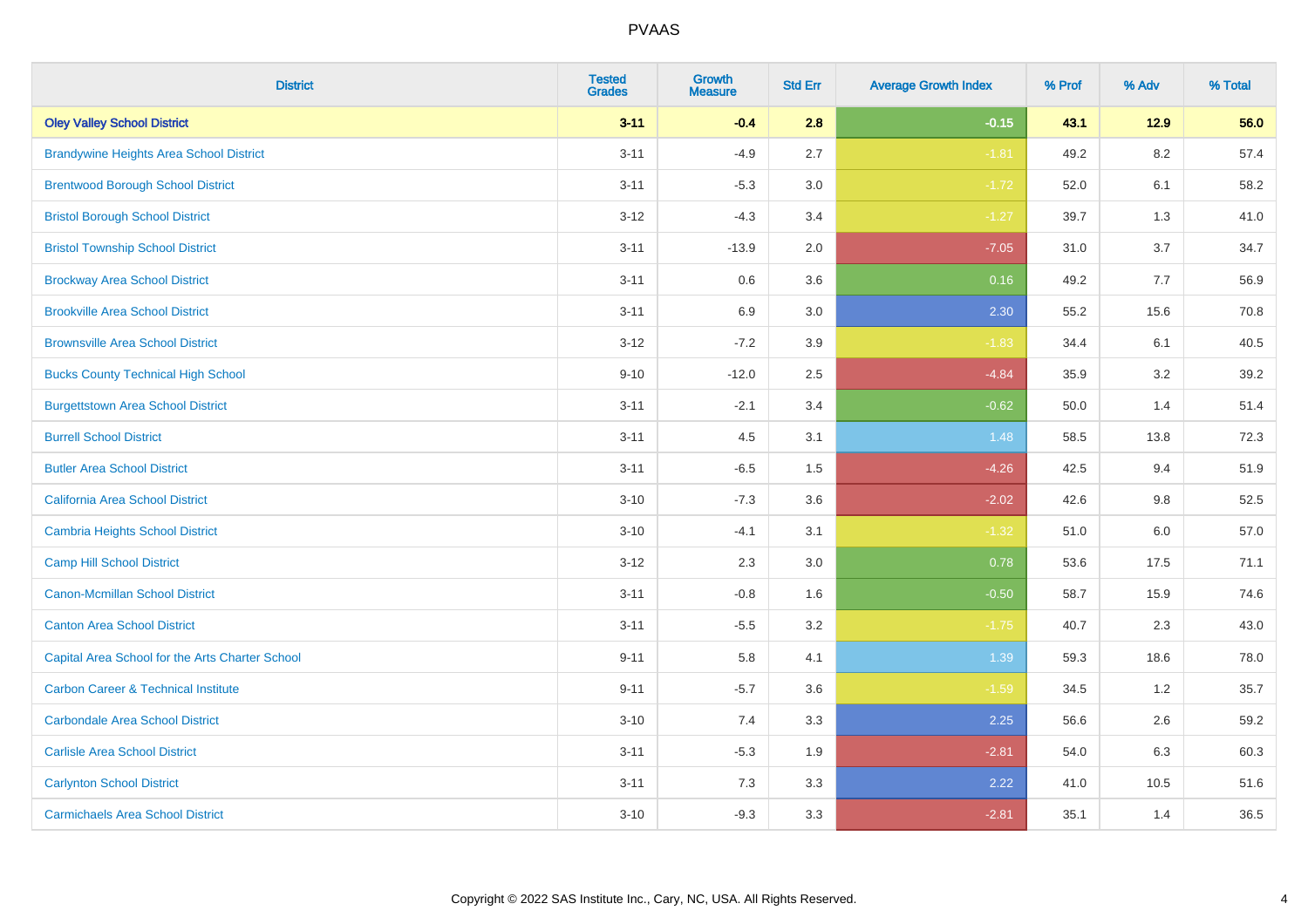| <b>District</b>                                         | <b>Tested</b><br><b>Grades</b> | <b>Growth</b><br><b>Measure</b> | <b>Std Err</b> | <b>Average Growth Index</b> | % Prof | % Adv | % Total |
|---------------------------------------------------------|--------------------------------|---------------------------------|----------------|-----------------------------|--------|-------|---------|
| <b>Oley Valley School District</b>                      | $3 - 11$                       | $-0.4$                          | 2.8            | $-0.15$                     | 43.1   | 12.9  | 56.0    |
| Catasaugua Area School District                         | $3 - 12$                       | $-12.1$                         | 3.0            | $-4.00$                     | 36.8   | 7.6   | 44.3    |
| <b>Centennial School District</b>                       | $3 - 10$                       | 7.1                             | 1.7            | 4.29                        | 50.1   | 8.7   | 58.9    |
| Center For Student Learning Charter School At Pennsbury | $6 - 12$                       | $-2.9$                          | 6.1            | $-0.47$                     | 42.9   | 0.0   | 42.9    |
| <b>Central Bucks School District</b>                    | $3 - 11$                       | 1.6                             | 0.9            | 1.66                        | 63.0   | 16.8  | 79.8    |
| <b>Central Cambria School District</b>                  | $3 - 11$                       | 3.0                             | 2.5            | 1.17                        | 56.2   | 9.7   | 66.0    |
| <b>Central Columbia School District</b>                 | $3 - 12$                       | $-4.8$                          | 2.6            | $-1.86$                     | 53.7   | 14.8  | 68.5    |
| <b>Central Dauphin School District</b>                  | $3 - 11$                       | 4.4                             | 1.3            | 3.32                        | 53.3   | 7.4   | 60.7    |
| <b>Central Fulton School District</b>                   | $3 - 11$                       | $-0.5$                          | 3.5            | $-0.14$                     | 51.4   | 8.6   | 60.0    |
| <b>Central Greene School District</b>                   | $3 - 11$                       | $-1.6$                          | 2.8            | $-0.55$                     | 54.2   | 2.8   | 57.0    |
| <b>Central Valley School District</b>                   | $3 - 10$                       | 4.8                             | 2.4            | 1.98                        | 56.9   | 9.0   | 65.9    |
| <b>Central York School District</b>                     | $3 - 12$                       | 12.3                            | 1.7            | 7.20                        | 55.5   | 11.5  | 67.0    |
| <b>Chambersburg Area School District</b>                | $3 - 11$                       | $-9.5$                          | 1.3            | $-7.20$                     | 42.7   | 8.6   | 51.4    |
| <b>Charleroi School District</b>                        | $3 - 11$                       | $-2.6$                          | 3.0            | $-0.86$                     | 55.7   | 7.4   | 63.1    |
| <b>Chartiers Valley School District</b>                 | $3 - 11$                       | $-1.7$                          | 2.0            | $-0.81$                     | 54.7   | 8.4   | 63.1    |
| <b>Chartiers-Houston School District</b>                | $3 - 10$                       | $-8.6$                          | 3.5            | $-2.41$                     | 59.7   | 4.5   | 64.2    |
| <b>Cheltenham School District</b>                       | $3 - 11$                       | $-1.4$                          | 2.1            | $-0.67$                     | 46.1   | 10.0  | 56.1    |
| <b>Chester Charter Scholars Academy Charter School</b>  | $3 - 12$                       | 8.4                             | 4.1            | 2.03                        | 23.4   | 0.0   | 23.4    |
| <b>Chester-Upland School District</b>                   | $3 - 11$                       | $-0.3$                          | 2.7            | $-0.09$                     | 13.8   | 0.8   | 14.6    |
| <b>Chestnut Ridge School District</b>                   | $3 - 12$                       | $-3.4$                          | 2.9            | $-1.17$                     | 46.6   | 5.8   | 52.4    |
| <b>Chichester School District</b>                       | $3 - 11$                       | $-2.7$                          | 2.3            | $-1.17$                     | 44.6   | 6.6   | 51.2    |
| <b>City CHS</b>                                         | $10 - 11$                      | 13.6                            | 2.7            | 5.12                        | 45.8   | 3.0   | 48.8    |
| <b>Clairton City School District</b>                    | $3 - 11$                       | 3.5                             | 3.7            | 0.95                        | 13.4   | 0.0   | 13.4    |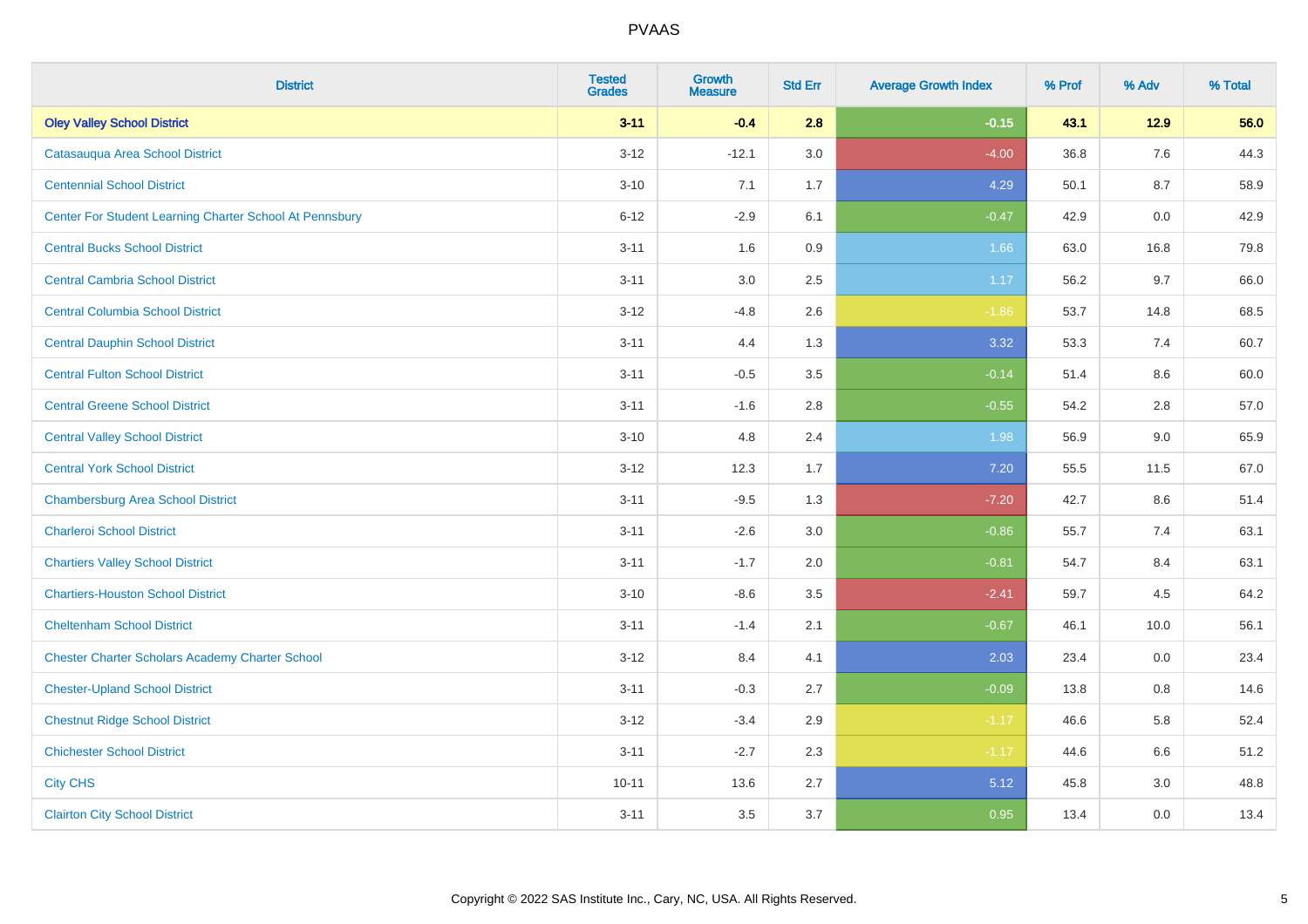| <b>District</b>                                    | <b>Tested</b><br><b>Grades</b> | Growth<br><b>Measure</b> | <b>Std Err</b> | <b>Average Growth Index</b> | % Prof | % Adv  | % Total |
|----------------------------------------------------|--------------------------------|--------------------------|----------------|-----------------------------|--------|--------|---------|
| <b>Oley Valley School District</b>                 | $3 - 11$                       | $-0.4$                   | 2.8            | $-0.15$                     | 43.1   | $12.9$ | 56.0    |
| <b>Clarion Area School District</b>                | $3 - 11$                       | 10.3                     | 4.1            | 2.51                        | 45.4   | 14.6   | 60.0    |
| <b>Clarion-Limestone Area School District</b>      | $3 - 12$                       | $-2.5$                   | 4.1            | $-0.60$                     | 56.8   | 6.8    | 63.6    |
| <b>Claysburg-Kimmel School District</b>            | $3 - 11$                       | $-5.7$                   | 4.0            | $-1.42$                     | 42.9   | 8.2    | 51.0    |
| <b>Clearfield Area School District</b>             | $3 - 10$                       | $-9.4$                   | 2.6            | $-3.56$                     | 43.0   | 3.1    | 46.1    |
| <b>Coatesville Area School District</b>            | $3 - 11$                       | $-4.4$                   | 1.7            | $-2.62$                     | 36.3   | 4.2    | 40.5    |
| <b>Cocalico School District</b>                    | $3 - 11$                       | 10.6                     | 2.0            | 5.18                        | 50.8   | 14.1   | 64.8    |
| <b>Collegium Charter School</b>                    | $3 - 10$                       | 5.9                      | 2.5            | 2.33                        | 38.1   | 7.9    | 46.0    |
| <b>Colonial School District</b>                    | $3 - 11$                       | 14.0                     | 1.7            | 8.21                        | 60.2   | 19.6   | 79.8    |
| <b>Columbia Borough School District</b>            | $3 - 12$                       | $-3.1$                   | 3.5            | $-0.89$                     | 29.5   | 1.9    | 31.4    |
| <b>Columbia-Montour AVTS</b>                       | $9 - 10$                       | $-12.5$                  | 3.0            | $-4.16$                     | 22.3   | 0.6    | 22.9    |
| <b>Commodore Perry School District</b>             | $3 - 11$                       | 3.2                      | 5.5            | 0.58                        | 58.3   | 0.0    | 58.3    |
| <b>Commonwealth Charter Academy Charter School</b> | $3 - 10$                       | 9.1                      | 1.9            | 4.90                        | 47.2   | 9.1    | 56.3    |
| Community Academy Of Philadelphia Charter School   | $3 - 11$                       | 5.8                      | 2.7            | 2.12                        | 26.7   | 0.9    | 27.6    |
| Conemaugh Township Area School District            | $3 - 12$                       | $-3.7$                   | 3.4            | $-1.09$                     | 53.8   | 17.6   | 71.4    |
| <b>Conemaugh Valley School District</b>            | $3 - 12$                       | $-3.2$                   | 4.1            | $-0.78$                     | 48.2   | 5.6    | 53.7    |
| Conestoga Valley School District                   | $3 - 11$                       | 8.7                      | 1.8            | 4.69                        | 60.3   | 13.5   | 73.8    |
| <b>Conewago Valley School District</b>             | $3 - 12$                       | $-0.9$                   | 2.0            | $-0.45$                     | 51.7   | 9.6    | 61.3    |
| <b>Conneaut School District</b>                    | $3 - 12$                       | $-7.5$                   | 2.6            | $-2.91$                     | 38.4   | 7.4    | 45.8    |
| <b>Connellsville Area School District</b>          | $3 - 11$                       | 6.1                      | 2.0            | 3.05                        | 45.4   | 7.8    | 53.2    |
| <b>Conrad Weiser Area School District</b>          | $3 - 11$                       | 3.6                      | 2.2            | 1.63                        | 52.1   | 2.1    | 54.2    |
| <b>Cornell School District</b>                     | $3 - 11$                       | $-1.6$                   | 5.0            | $-0.32$                     | 33.8   | 1.5    | 35.4    |
| <b>Cornwall-Lebanon School District</b>            | $3 - 11$                       | 8.3                      | 1.6            | 5.08                        | 47.2   | 8.4    | 55.6    |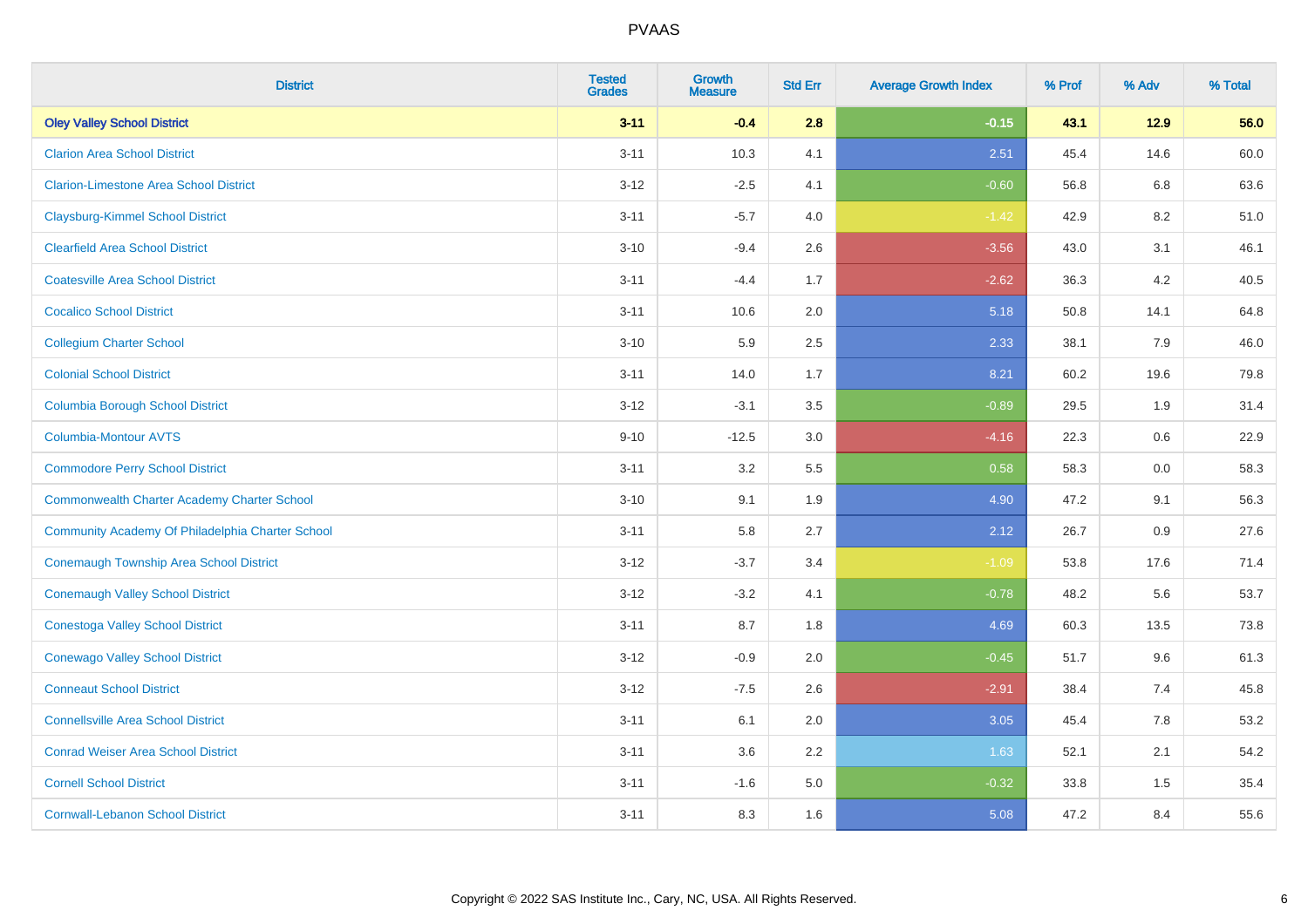| <b>District</b>                          | <b>Tested</b><br><b>Grades</b> | <b>Growth</b><br><b>Measure</b> | <b>Std Err</b> | <b>Average Growth Index</b> | % Prof | % Adv | % Total |
|------------------------------------------|--------------------------------|---------------------------------|----------------|-----------------------------|--------|-------|---------|
| <b>Oley Valley School District</b>       | $3 - 11$                       | $-0.4$                          | 2.8            | $-0.15$                     | 43.1   | 12.9  | 56.0    |
| <b>Corry Area School District</b>        | $3 - 11$                       | $-5.3$                          | 2.6            | $-2.03$                     | 38.5   | 6.0   | 44.5    |
| <b>Coudersport Area School District</b>  | $3 - 11$                       | 7.7                             | 3.7            | 2.06                        | 55.7   | 8.2   | 63.9    |
| <b>Council Rock School District</b>      | $3 - 11$                       | 8.9                             | 1.2            | 7.65                        | 62.8   | 16.6  | 79.4    |
| <b>Cranberry Area School District</b>    | $3-12$                         | 9.2                             | 3.0            | 3.04                        | 47.5   | 10.2  | 57.6    |
| <b>Crawford Central School District</b>  | $3 - 11$                       | $-4.7$                          | 2.2            | $-2.15$                     | 40.6   | 10.5  | 51.1    |
| <b>Crestwood School District</b>         | $3 - 11$                       | $-0.4$                          | 2.4            | $-0.17$                     | 57.4   | 17.0  | 74.4    |
| <b>Cumberland Valley School District</b> | $3-12$                         | 18.5                            | 1.3            | 14.64                       | 60.7   | 23.4  | 84.1    |
| <b>Curwensville Area School District</b> | $3 - 11$                       | $-27.9$                         | 4.1            | $-6.72$                     | 42.5   | 4.1   | 46.6    |
| <b>Dallas School District</b>            | $3 - 11$                       | $-2.5$                          | 2.2            | $-1.12$                     | 54.9   | 7.6   | 62.4    |
| <b>Dallastown Area School District</b>   | $3 - 11$                       | 13.5                            | 1.5            | 8.84                        | 56.0   | 17.9  | 73.8    |
| Daniel Boone Area School District        | $3 - 12$                       | 5.7                             | 2.0            | 2.88                        | 51.0   | 11.5  | 62.6    |
| <b>Danville Area School District</b>     | $3 - 11$                       | 0.4                             | 2.6            | 0.15                        | 57.4   | 18.4  | 75.7    |
| Dauphin County Technical School          | $9 - 11$                       | $-45.5$                         | 2.6            | $-17.72$                    | 14.4   | 2.5   | 16.9    |
| <b>Deer Lakes School District</b>        | $3 - 11$                       | 17.0                            | 2.7            | 6.32                        | 61.5   | 16.4  | 77.9    |
| <b>Delaware Valley School District</b>   | $3 - 11$                       | 12.6                            | 1.8            | 6.93                        | 55.2   | 16.2  | 71.4    |
| <b>Derry Area School District</b>        | $3 - 11$                       | 13.2                            | 2.8            | 4.69                        | 60.0   | 12.5  | 72.5    |
| <b>Derry Township School District</b>    | $3 - 10$                       | 12.8                            | 2.0            | 6.39                        | 54.8   | 25.8  | 80.6    |
| <b>Donegal School District</b>           | $3-12$                         | 3.1                             | 2.4            | 1.29                        | 60.6   | 9.1   | 69.7    |
| <b>Dover Area School District</b>        | $3-12$                         | 6.0                             | 2.1            | 2.94                        | 52.2   | 6.0   | 58.2    |
| Downingtown Area School District         | $3 - 11$                       | 12.1                            | 1.1            | 10.67                       | 60.0   | 23.5  | 83.6    |
| Dr Robert Ketterer Charter School Inc    | $6 - 12$                       | 10.1                            | 5.0            | 2.04                        | 14.9   | 0.4   | 15.3    |
| <b>Dubois Area School District</b>       | $3 - 11$                       | $-6.2$                          | 2.0            | $-3.07$                     | 50.9   | 13.4  | 64.3    |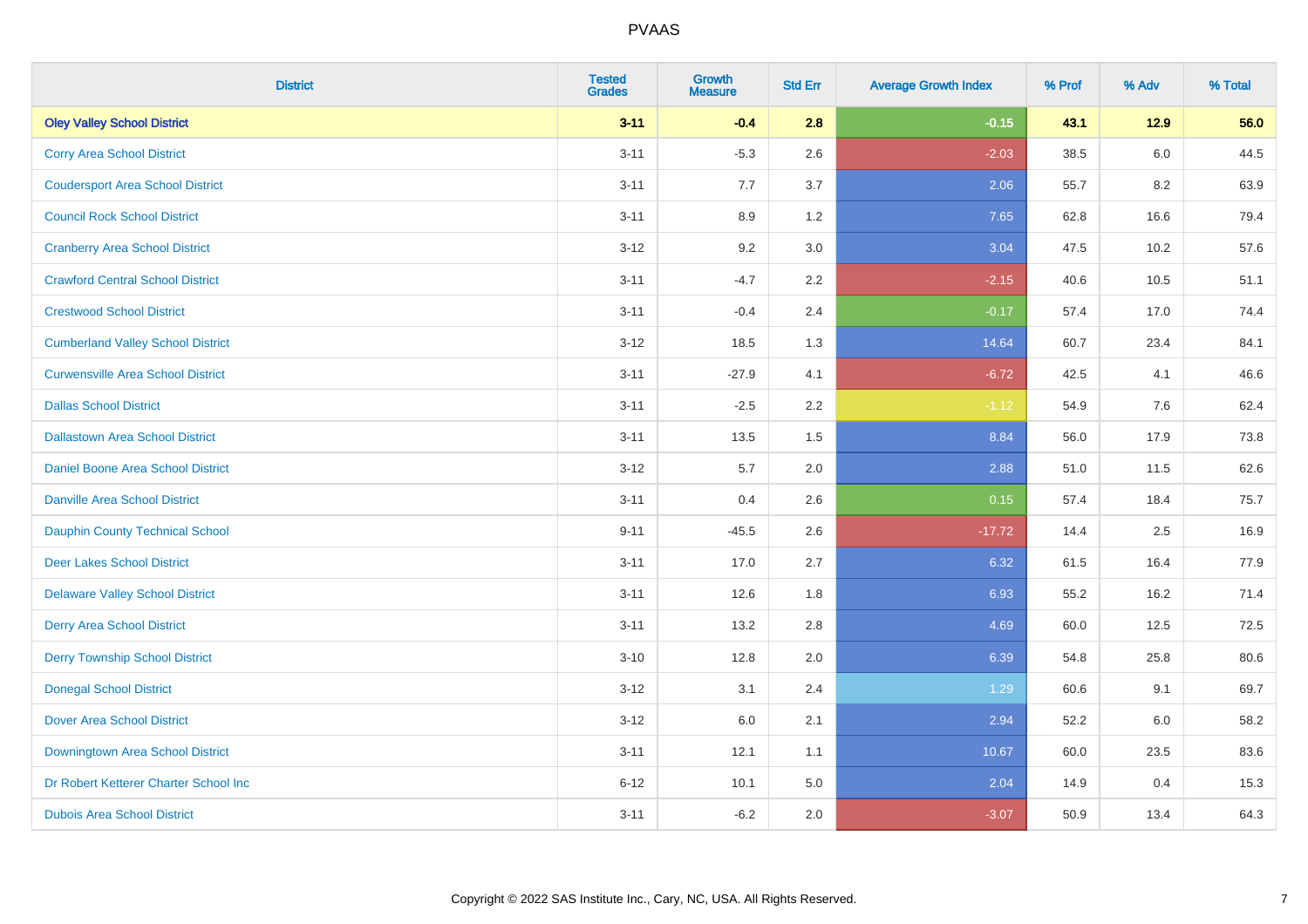| <b>District</b>                                   | <b>Tested</b><br><b>Grades</b> | <b>Growth</b><br><b>Measure</b> | <b>Std Err</b> | <b>Average Growth Index</b> | % Prof | % Adv  | % Total |
|---------------------------------------------------|--------------------------------|---------------------------------|----------------|-----------------------------|--------|--------|---------|
| <b>Oley Valley School District</b>                | $3 - 11$                       | $-0.4$                          | 2.8            | $-0.15$                     | 43.1   | $12.9$ | 56.0    |
| <b>Dunmore School District</b>                    | $3 - 11$                       | $-7.7$                          | 2.9            | $-2.62$                     | 34.0   | 7.2    | 41.2    |
| <b>East Allegheny School District</b>             | $3 - 11$                       | $-6.3$                          | 3.3            | $-1.87$                     | 31.9   | 9.7    | 41.7    |
| <b>East Lycoming School District</b>              | $3 - 11$                       | $-6.0$                          | 2.7            | $-2.24$                     | 48.3   | 4.2    | 52.5    |
| <b>East Penn School District</b>                  | $3 - 11$                       | 4.1                             | 1.3            | 3.27                        | 55.8   | 11.5   | 67.3    |
| East Pennsboro Area School District               | $3 - 11$                       | $-4.2$                          | 2.5            | $-1.71$                     | 60.8   | 8.5    | 69.3    |
| East Stroudsburg Area School District             | $3 - 11$                       | 0.1                             | 1.6            | 0.05                        | 45.8   | 7.8    | 53.6    |
| <b>Eastern Lancaster County School District</b>   | $3 - 12$                       | 4.5                             | 2.2            | 2.09                        | 46.3   | 11.4   | 57.6    |
| <b>Eastern Lebanon County School District</b>     | $3 - 11$                       | 8.6                             | 2.2            | 3.84                        | 48.8   | 11.4   | 60.3    |
| <b>Eastern York School District</b>               | $3 - 11$                       | 9.6                             | 2.6            | 3.71                        | 56.3   | 12.6   | 68.9    |
| <b>Easton Area School District</b>                | $3 - 12$                       | $-4.1$                          | 1.4            | $-2.91$                     | 39.9   | 4.0    | 43.9    |
| <b>Elizabeth Forward School District</b>          | $3 - 11$                       | $-8.4$                          | 2.4            | $-3.41$                     | 51.7   | 4.0    | 55.7    |
| <b>Elizabethtown Area School District</b>         | $3 - 12$                       | $-0.9$                          | 1.9            | $-0.47$                     | 50.0   | 11.2   | 61.2    |
| <b>Elk Lake School District</b>                   | $3 - 11$                       | $-4.0$                          | 3.3            | $-1.23$                     | 46.2   | 3.3    | 49.4    |
| <b>Ellwood City Area School District</b>          | $3 - 11$                       | $-4.2$                          | 3.2            | $-1.29$                     | 54.1   | 14.1   | 68.2    |
| <b>Ephrata Area School District</b>               | $3 - 11$                       | 5.6                             | 1.8            | 3.12                        | 54.7   | 9.5    | 64.2    |
| <b>Erie City School District</b>                  | $3 - 12$                       | $-14.5$                         | 1.6            | $-9.26$                     | 25.4   | 3.0    | 28.4    |
| Esperanza Academy Charter School                  | $4 - 11$                       | 4.0                             | 2.5            | 1.61                        | 32.4   | 0.7    | 33.1    |
| <b>Esperanza Cyber Charter School</b>             | $3 - 11$                       | 7.1                             | 6.1            | 1.16                        | 9.1    | 0.0    | 9.1     |
| <b>Everett Area School District</b>               | $3 - 11$                       | 5.0                             | 3.4            | 1.47                        | 60.5   | 1.3    | 61.8    |
| <b>Executive Education Academy Charter School</b> | $3 - 10$                       | $-6.5$                          | 3.1            | $-2.08$                     | 23.7   | 2.2    | 25.8    |
| <b>Exeter Township School District</b>            | $3 - 11$                       | $-10.4$                         | 1.9            | $-5.44$                     | 50.6   | 2.7    | 53.3    |
| <b>Fairfield Area School District</b>             | $3 - 11$                       | $-5.6$                          | 3.4            | $-1.66$                     | 57.9   | 4.0    | 61.8    |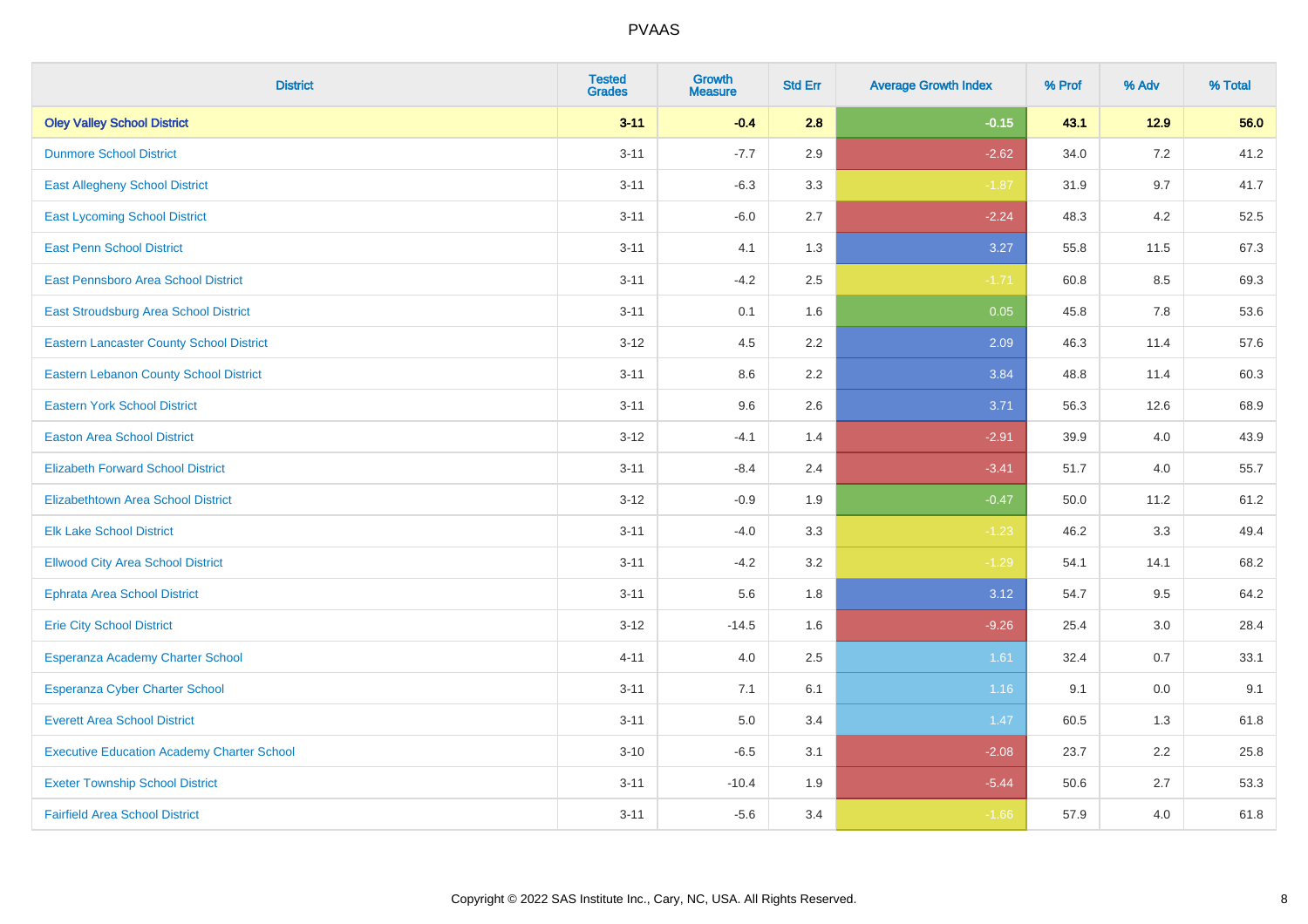| <b>District</b>                             | <b>Tested</b><br><b>Grades</b> | <b>Growth</b><br><b>Measure</b> | <b>Std Err</b> | <b>Average Growth Index</b> | % Prof | % Adv   | % Total |
|---------------------------------------------|--------------------------------|---------------------------------|----------------|-----------------------------|--------|---------|---------|
| <b>Oley Valley School District</b>          | $3 - 11$                       | $-0.4$                          | 2.8            | $-0.15$                     | 43.1   | $12.9$  | 56.0    |
| <b>Fairview School District</b>             | $3 - 11$                       | 3.4                             | 2.6            | 1.32                        | 57.2   | 17.6    | 74.8    |
| <b>Fannett-Metal School District</b>        | $3 - 11$                       | $-3.4$                          | 5.1            | $-0.67$                     | 38.7   | 8.1     | 46.8    |
| <b>Farrell Area School District</b>         | $3 - 11$                       | $-10.4$                         | 4.3            | $-2.41$                     | 19.0   | $0.0\,$ | 19.0    |
| <b>Ferndale Area School District</b>        | $3 - 10$                       | $-5.8$                          | 4.3            | $-1.33$                     | 40.0   | 0.0     | 40.0    |
| <b>Fleetwood Area School District</b>       | $3 - 10$                       | 12.2                            | 2.2            | 5.68                        | 53.5   | 11.6    | 65.2    |
| <b>Forbes Road School District</b>          | $3 - 11$                       | 2.8                             | 5.1            | 0.56                        | 41.4   | 10.3    | 51.7    |
| <b>Forest Area School District</b>          | $3 - 11$                       | $-4.4$                          | 5.4            | $-0.81$                     | 36.2   | 2.1     | 38.3    |
| <b>Forest City Regional School District</b> | $3 - 12$                       | $-6.0$                          | 3.0            | $-1.96$                     | 44.1   | $0.0\,$ | 44.1    |
| <b>Forest Hills School District</b>         | $3 - 11$                       | $-7.3$                          | 2.7            | $-2.74$                     | 41.1   | 13.7    | 54.8    |
| <b>Fort Cherry School District</b>          | $3 - 10$                       | $-5.9$                          | 3.8            | $-1.56$                     | 55.2   | $5.2\,$ | 60.3    |
| <b>Fort Leboeuf School District</b>         | $3 - 11$                       | 11.7                            | 2.5            | 4.73                        | 48.5   | 21.1    | 69.6    |
| Fox Chapel Area School District             | $3 - 11$                       | 9.8                             | 1.8            | 5.36                        | 56.6   | 28.6    | 85.2    |
| <b>Franklin Area School District</b>        | $3 - 11$                       | 6.6                             | 2.8            | 2.34                        | 48.2   | 4.5     | 52.7    |
| <b>Franklin Regional School District</b>    | $3 - 11$                       | 2.0                             | 1.9            | 1.02                        | 66.7   | 15.5    | 82.1    |
| <b>Frazier School District</b>              | $3 - 11$                       | $-17.2$                         | 3.7            | $-4.70$                     | 37.1   | 1.6     | 38.7    |
| <b>Freedom Area School District</b>         | $3 - 11$                       | $-7.1$                          | 3.0            | $-2.37$                     | 43.8   | 4.2     | 47.9    |
| <b>Freeport Area School District</b>        | $3 - 10$                       | 9.7                             | 2.5            | 3.91                        | 57.5   | 17.8    | 75.3    |
| <b>Galeton Area School District</b>         | $3 - 11$                       | 2.2                             | 5.3            | 0.42                        | 41.3   | 4.4     | 45.6    |
| <b>Garnet Valley School District</b>        | $3 - 10$                       | 10.9                            | 1.7            | 6.53                        | 67.1   | 19.0    | 86.1    |
| <b>Gateway School District</b>              | $3 - 11$                       | 0.8                             | 2.2            | 0.38                        | 52.1   | 13.8    | 65.9    |
| <b>General Mclane School District</b>       | $3 - 11$                       | 3.1                             | 2.9            | 1.07                        | 62.3   | 4.9     | 67.2    |
| Gettysburg Area School District             | $3 - 11$                       | $-4.0$                          | 2.1            | $-1.89$                     | 45.3   | 14.0    | 59.3    |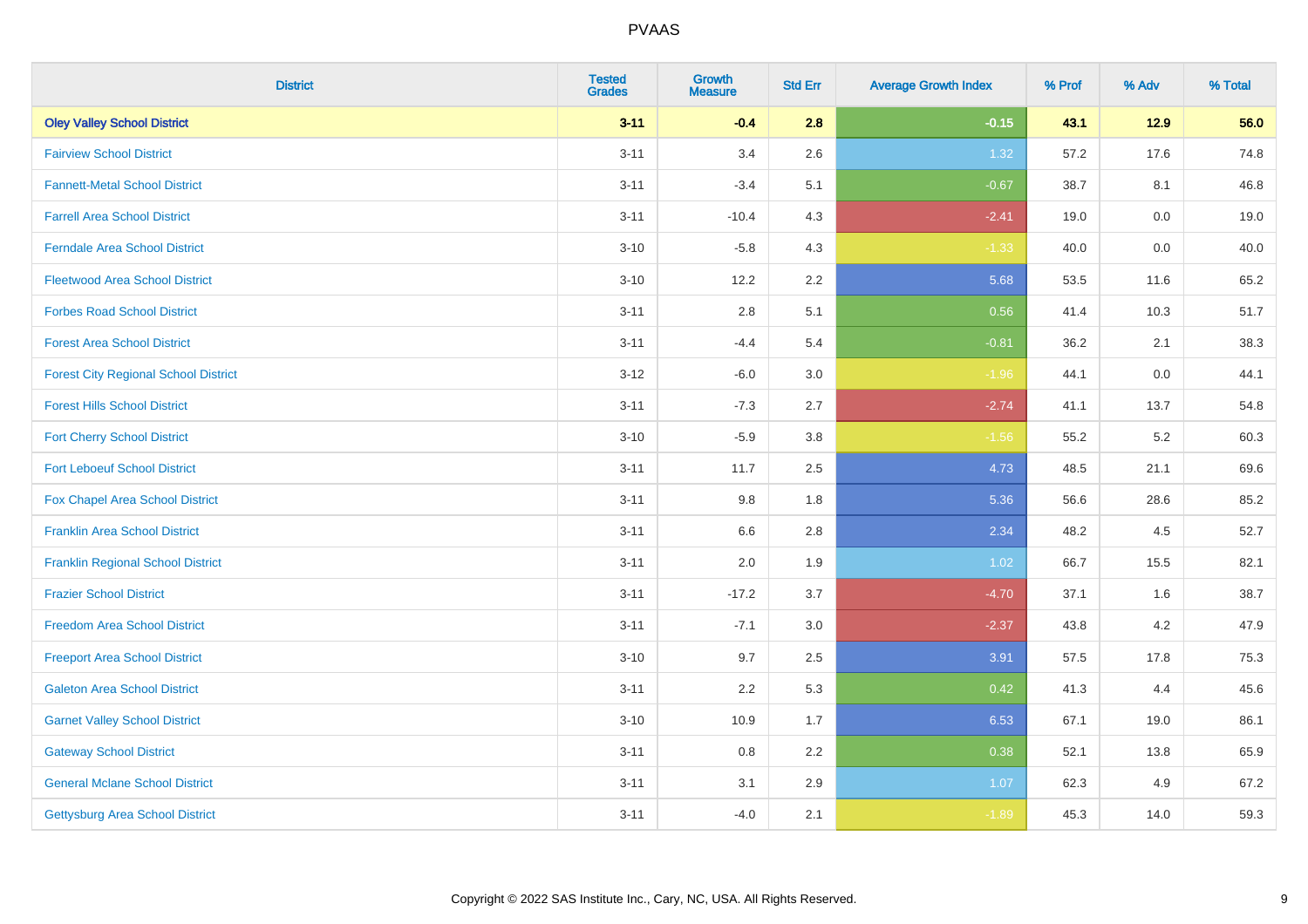| <b>District</b>                               | <b>Tested</b><br><b>Grades</b> | <b>Growth</b><br><b>Measure</b> | <b>Std Err</b> | <b>Average Growth Index</b> | % Prof | % Adv   | % Total |
|-----------------------------------------------|--------------------------------|---------------------------------|----------------|-----------------------------|--------|---------|---------|
| <b>Oley Valley School District</b>            | $3 - 11$                       | $-0.4$                          | 2.8            | $-0.15$                     | 43.1   | $12.9$  | 56.0    |
| <b>Gillingham Charter School</b>              | $3 - 11$                       | $-4.4$                          | 5.6            | $-0.77$                     | 20.8   | 8.3     | 29.2    |
| <b>Girard School District</b>                 | $3 - 11$                       | $-0.6$                          | 2.7            | $-0.22$                     | 53.9   | 15.6    | 69.6    |
| <b>Glendale School District</b>               | $3 - 10$                       | $-0.9$                          | 3.7            | $-0.24$                     | 50.0   | 5.4     | 55.4    |
| <b>Governor Mifflin School District</b>       | $3 - 11$                       | 4.1                             | 1.8            | 2.33                        | 42.5   | 7.2     | 49.7    |
| <b>Great Valley School District</b>           | $3 - 11$                       | 15.0                            | 1.9            | 7.98                        | 50.0   | 35.0    | 85.0    |
| <b>Greater Johnstown School District</b>      | $3 - 11$                       | $-3.1$                          | 2.6            | $-1.19$                     | 26.1   | $0.0\,$ | 26.1    |
| <b>Greater Latrobe School District</b>        | $3 - 11$                       | 0.6                             | 1.9            | 0.31                        | 55.5   | 14.1    | 69.5    |
| <b>Greater Nanticoke Area School District</b> | $3 - 12$                       | 11.2                            | 2.8            | 4.01                        | 38.0   | 12.4    | 50.4    |
| <b>Greencastle-Antrim School District</b>     | $3 - 11$                       | $-3.0$                          | 2.2            | $-1.36$                     | 62.4   | 9.9     | 72.3    |
| <b>Greensburg Salem School District</b>       | $3 - 11$                       | $-4.4$                          | 2.4            | $-1.88$                     | 47.6   | 4.9     | 52.4    |
| <b>Greenville Area School District</b>        | $3 - 11$                       | 0.7                             | 2.9            | 0.26                        | 53.4   | 6.9     | 60.3    |
| <b>Greenwood School District</b>              | $3 - 11$                       | 15.9                            | 3.9            | 4.11                        | 50.0   | 25.0    | 75.0    |
| <b>Grove City Area School District</b>        | $3-12$                         | 5.1                             | 2.4            | 2.09                        | 36.4   | 16.5    | 52.8    |
| <b>Halifax Area School District</b>           | $3 - 11$                       | 4.7                             | 3.9            | 1.22                        | 61.5   | 9.6     | 71.2    |
| <b>Hamburg Area School District</b>           | $3 - 11$                       | 8.9                             | 2.5            | 3.63                        | 43.5   | 8.2     | 51.7    |
| <b>Hampton Township School District</b>       | $3 - 11$                       | 5.1                             | 2.2            | 2.35                        | 54.0   | 28.2    | 82.2    |
| <b>Hanover Area School District</b>           | $3 - 11$                       | 2.2                             | 4.6            | 0.48                        | 42.9   | 5.7     | 48.6    |
| <b>Hanover Public School District</b>         | $3 - 11$                       | 5.2                             | 2.8            | 1.83                        | 52.2   | 14.4    | 66.7    |
| <b>Harbor Creek School District</b>           | $3 - 11$                       | $-7.1$                          | 2.7            | $-2.67$                     | 48.8   | 15.2    | 64.0    |
| Harmony Area School District                  | $3 - 10$                       | 4.5                             | 6.3            | 0.72                        | 33.3   | 13.3    | 46.7    |
| <b>Harrisburg City School District</b>        | $3 - 11$                       | $-0.4$                          | 2.1            | $-0.19$                     | 15.1   | 0.4     | 15.5    |
| Hatboro-Horsham School District               | $3 - 11$                       | $-12.8$                         | 1.7            | $-7.47$                     | 45.6   | 7.2     | 52.8    |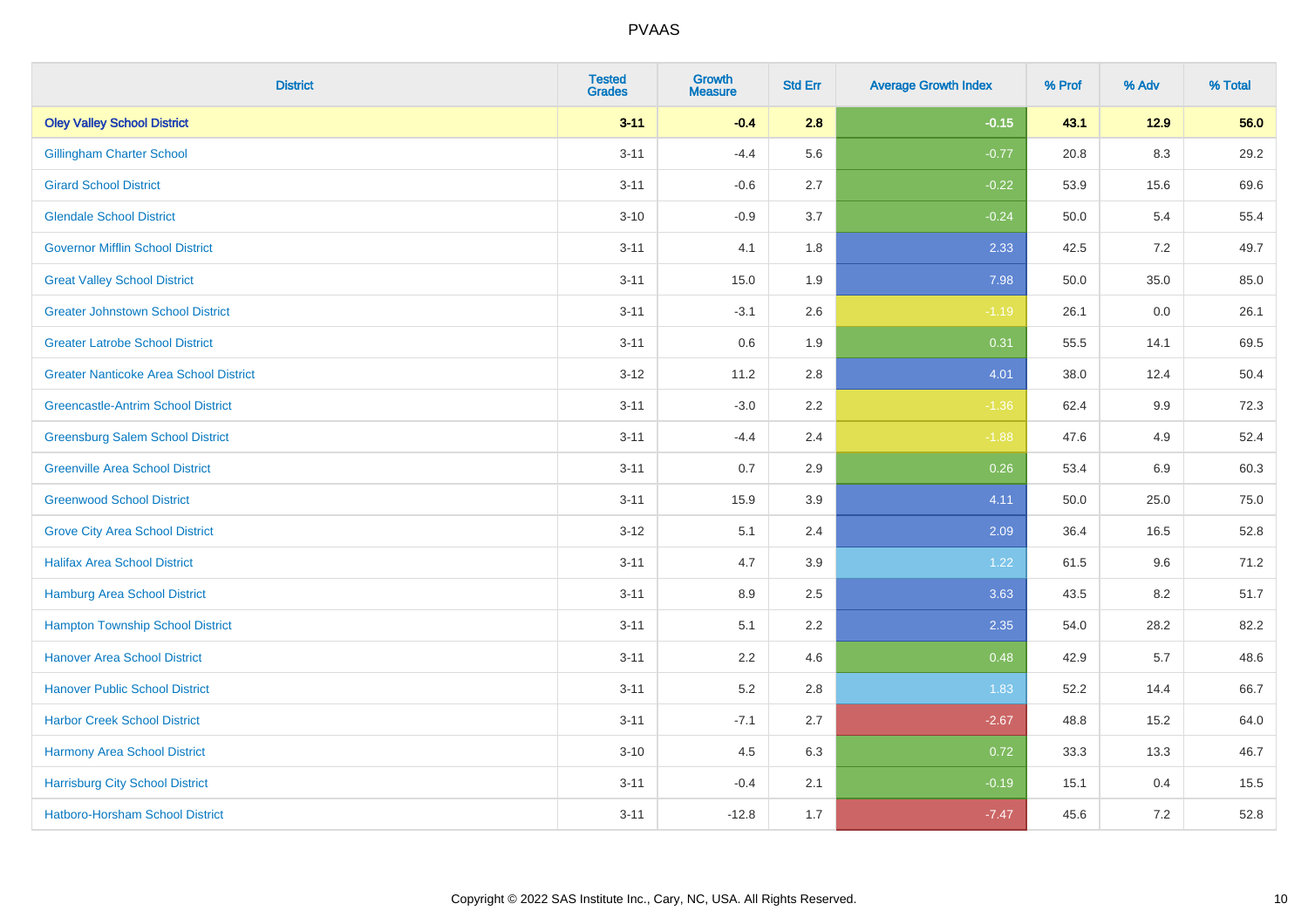| <b>District</b>                               | <b>Tested</b><br><b>Grades</b> | <b>Growth</b><br><b>Measure</b> | <b>Std Err</b> | <b>Average Growth Index</b> | % Prof | % Adv   | % Total |
|-----------------------------------------------|--------------------------------|---------------------------------|----------------|-----------------------------|--------|---------|---------|
| <b>Oley Valley School District</b>            | $3 - 11$                       | $-0.4$                          | 2.8            | $-0.15$                     | 43.1   | $12.9$  | 56.0    |
| <b>Haverford Township School District</b>     | $3 - 11$                       | 8.0                             | 1.5            | 5.27                        | 53.0   | 25.5    | 78.6    |
| <b>Hazleton Area School District</b>          | $3 - 11$                       | 9.6                             | 1.4            | 6.77                        | 45.0   | 7.8     | 52.9    |
| <b>Hempfield Area School District</b>         | $3 - 12$                       | 4.6                             | 1.6            | 2.86                        | 53.5   | 20.1    | 73.6    |
| <b>Hempfield School District</b>              | $3 - 11$                       | 0.1                             | 1.4            | 0.08                        | 58.2   | 9.9     | 68.2    |
| <b>Hermitage School District</b>              | $3 - 12$                       | 3.8                             | 2.4            | 1.60                        | 57.5   | 9.3     | 66.8    |
| <b>Highlands School District</b>              | $3 - 11$                       | $-7.4$                          | 2.7            | $-2.76$                     | 44.4   | 3.7     | 48.2    |
| Hollidaysburg Area School District            | $3 - 11$                       | 6.0                             | 2.1            | 2.88                        | 57.1   | 12.3    | 69.4    |
| <b>Homer-Center School District</b>           | $3 - 11$                       | 9.7                             | 3.6            | 2.70                        | 45.1   | 17.2    | 62.3    |
| Hope For Hyndman Charter School               | $3 - 11$                       | $-2.0$                          | 6.1            | $-0.32$                     | 33.3   | 0.0     | 33.3    |
| <b>Hopewell Area School District</b>          | $3 - 11$                       | 2.6                             | 2.7            | 0.97                        | 58.4   | 4.0     | 62.4    |
| Huntingdon Area School District               | $3 - 11$                       | $-2.0$                          | 2.7            | $-0.72$                     | 36.8   | 10.3    | 47.0    |
| Imhotep Institute Charter High School         | $9 - 11$                       | $-5.3$                          | 5.8            | $-0.92$                     | 25.0   | 0.0     | 25.0    |
| <b>Indiana Area School District</b>           | $3 - 11$                       | $-5.3$                          | 2.3            | $-2.28$                     | 47.6   | 18.4    | 66.1    |
| <b>Innovative Arts Academy Charter School</b> | $6 - 11$                       | $-9.1$                          | 3.7            | $-2.44$                     | 9.5    | $0.0\,$ | 9.5     |
| Insight PA Cyber Charter School               | $3 - 11$                       | 0.7                             | 5.7            | 0.12                        | 50.0   | 4.8     | 54.8    |
| <b>Interboro School District</b>              | $3 - 12$                       | $-7.3$                          | 2.1            | $-3.43$                     | 46.6   | 4.8     | 51.4    |
| <b>Iroquois School District</b>               | $3 - 11$                       | 13.1                            | 3.0            | 4.35                        | 48.2   | 7.8     | 56.0    |
| Jamestown Area School District                | $3 - 11$                       | 13.5                            | 4.2            | 3.19                        | 64.4   | 13.3    | 77.8    |
| Jeannette City School District                | $3 - 11$                       | $-4.3$                          | $3.8\,$        | $-1.13$                     | 46.7   | 7.5     | 54.2    |
| Jefferson County-Dubois AVTS                  | $9 - 11$                       | $-16.2$                         | 3.9            | $-4.16$                     | 23.0   | 0.0     | 23.0    |
| Jefferson-Morgan School District              | $3 - 10$                       | $-9.9$                          | 4.2            | $-2.35$                     | 43.8   | 4.2     | 47.9    |
| <b>Jenkintown School District</b>             | $3 - 11$                       | 12.5                            | 4.4            | 2.84                        | 54.6   | 29.6    | 84.1    |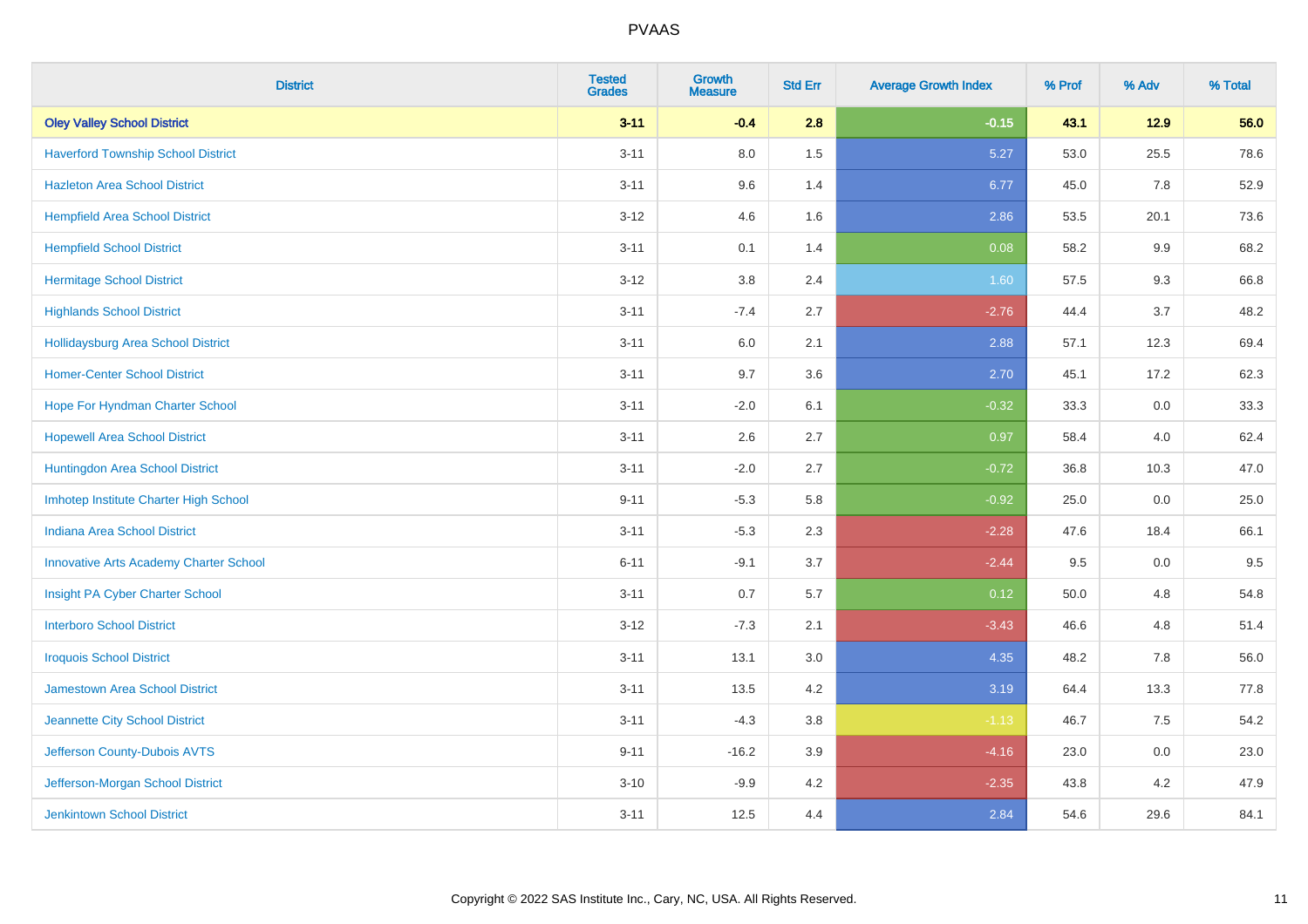| <b>District</b>                                 | <b>Tested</b><br><b>Grades</b> | <b>Growth</b><br><b>Measure</b> | <b>Std Err</b> | <b>Average Growth Index</b> | % Prof | % Adv  | % Total |
|-------------------------------------------------|--------------------------------|---------------------------------|----------------|-----------------------------|--------|--------|---------|
| <b>Oley Valley School District</b>              | $3 - 11$                       | $-0.4$                          | 2.8            | $-0.15$                     | 43.1   | $12.9$ | 56.0    |
| Jersey Shore Area School District               | $3 - 11$                       | 0.5                             | 2.6            | 0.21                        | 47.1   | 9.2    | 56.2    |
| Jim Thorpe Area School District                 | $3 - 11$                       | $-5.8$                          | 2.7            | $-2.19$                     | 33.3   | 7.4    | 40.7    |
| Johnsonburg Area School District                | $3 - 11$                       | $-14.1$                         | 3.9            | $-3.62$                     | 54.0   | 4.6    | 58.6    |
| <b>Juniata County School District</b>           | $3 - 12$                       | $-4.9$                          | 2.1            | $-2.26$                     | 38.5   | 2.9    | 41.4    |
| <b>Juniata Valley School District</b>           | $3 - 11$                       | $-3.9$                          | 3.5            | $-1.10$                     | 44.4   | 3.5    | 47.8    |
| <b>Kane Area School District</b>                | $3 - 10$                       | $-3.7$                          | 3.2            | $-1.17$                     | 39.5   | 9.9    | 49.4    |
| <b>Karns City Area School District</b>          | $3 - 11$                       | $-6.0$                          | 2.9            | $-2.03$                     | 53.1   | 8.3    | 61.5    |
| <b>Kennett Consolidated School District</b>     | $3 - 11$                       | 4.8                             | 1.8            | 2.61                        | 52.5   | 10.7   | 63.2    |
| <b>Keystone Central School District</b>         | $3 - 11$                       | $-5.1$                          | 2.0            | $-2.46$                     | 44.7   | 4.6    | 49.4    |
| <b>Keystone Education Center Charter School</b> | $3 - 12$                       | $-12.9$                         | 5.9            | $-2.19$                     | 28.0   | 0.0    | 28.0    |
| <b>Keystone Oaks School District</b>            | $3 - 11$                       | 5.5                             | 2.6            | 2.07                        | 53.2   | 12.1   | 65.4    |
| <b>Keystone School District</b>                 | $3 - 11$                       | 3.1                             | 3.3            | 0.94                        | 50.6   | 6.5    | 57.1    |
| <b>KIPP Dubois Charter School</b>               | $9 - 10$                       | 4.7                             | 3.3            | 1.40                        | 31.0   | 1.4    | 32.4    |
| <b>Kiski Area School District</b>               | $3 - 11$                       | $-3.7$                          | 2.0            | $-1.86$                     | 57.4   | 10.4   | 67.8    |
| <b>Kutztown Area School District</b>            | $3 - 12$                       | $-0.2$                          | 3.2            | $-0.05$                     | 55.4   | 13.3   | 68.7    |
| La Academia Partnership Charter School          | $6 - 11$                       | $-11.0$                         | 4.7            | $-2.34$                     | 6.8    | 0.0    | 6.8     |
| Lackawanna Trail School District                | $3 - 10$                       | $-21.7$                         | 3.5            | $-6.20$                     | 38.5   | 1.5    | 40.0    |
| <b>Lakeland School District</b>                 | $3 - 11$                       | 1.1                             | 2.8            | 0.38                        | 48.6   | 3.7    | 52.3    |
| Lake-Lehman School District                     | $3 - 11$                       | 10.8                            | 2.7            | 3.93                        | 55.3   | 7.9    | 63.2    |
| <b>Lakeview School District</b>                 | $3 - 11$                       | $-0.9$                          | 3.7            | $-0.24$                     | 60.3   | 3.2    | 63.5    |
| Lampeter-Strasburg School District              | $3 - 12$                       | $-8.6$                          | 2.0            | $-4.33$                     | 55.1   | 9.8    | 64.8    |
| <b>Lancaster School District</b>                | $3 - 12$                       | $-15.8$                         | 1.5            | $-10.90$                    | 14.6   | 2.3    | 16.9    |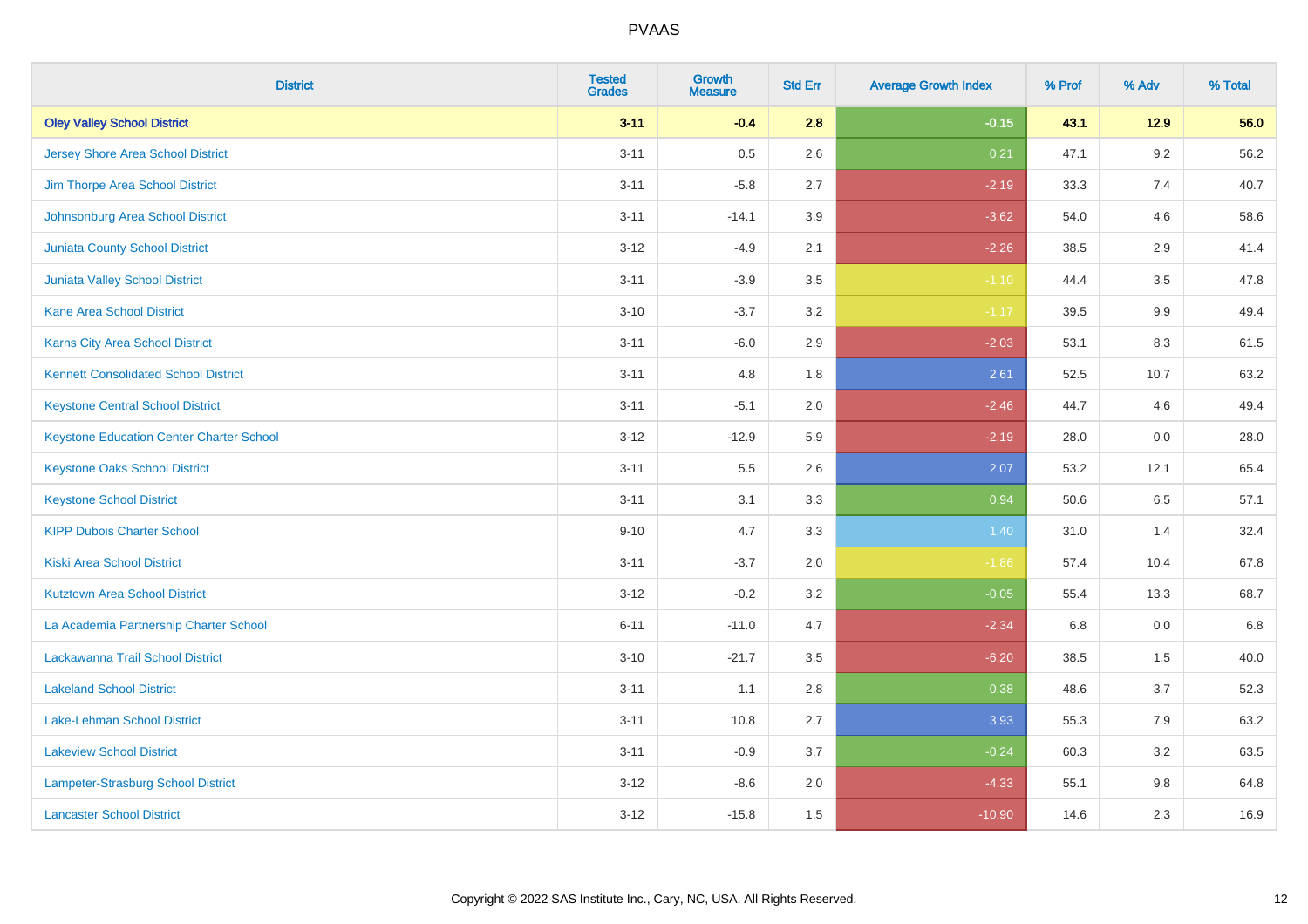| <b>District</b>                                    | <b>Tested</b><br><b>Grades</b> | Growth<br><b>Measure</b> | <b>Std Err</b> | <b>Average Growth Index</b> | % Prof | % Adv   | % Total |
|----------------------------------------------------|--------------------------------|--------------------------|----------------|-----------------------------|--------|---------|---------|
| <b>Oley Valley School District</b>                 | $3 - 11$                       | $-0.4$                   | 2.8            | $-0.15$                     | 43.1   | $12.9$  | 56.0    |
| <b>Laurel Highlands School District</b>            | $3 - 11$                       | 4.3                      | 2.4            | 1.81                        | 44.9   | 9.6     | 54.5    |
| <b>Laurel School District</b>                      | $3 - 11$                       | 1.8                      | 3.1            | 0.59                        | 70.1   | 2.3     | 72.4    |
| <b>Lawrence County CTC</b>                         | $10 - 11$                      | $-21.7$                  | 3.6            | $-6.05$                     | 19.8   | $0.0\,$ | 19.8    |
| <b>Lebanon School District</b>                     | $3 - 11$                       | $-1.6$                   | 1.9            | $-0.80$                     | 24.4   | 2.6     | 27.0    |
| <b>Leechburg Area School District</b>              | $3 - 11$                       | 4.4                      | 4.0            | 1.09                        | 47.8   | 19.6    | 67.4    |
| Lehigh Career & Technical Institute                | $10 - 12$                      | 5.6                      | 5.6            | 0.99                        | 78.3   | 0.0     | 78.3    |
| Lehigh Valley Academy Regional Charter School      | $3 - 11$                       | 0.7                      | 2.3            | 0.32                        | 46.3   | 5.0     | 51.4    |
| Lehigh Valley Charter High School For The Arts     | $9 - 10$                       | 7.3                      | 2.6            | 2.82                        | 62.3   | 18.2    | 80.5    |
| <b>Lehighton Area School District</b>              | $3 - 11$                       | $-1.6$                   | 2.3            | $-0.70$                     | 51.1   | 5.6     | 56.7    |
| <b>Lewisburg Area School District</b>              | $3 - 11$                       | $-2.7$                   | 2.6            | $-1.03$                     | 57.0   | 18.5    | 75.6    |
| <b>Ligonier Valley School District</b>             | $3 - 11$                       | 4.2                      | 3.1            | 1.34                        | 59.1   | 10.3    | 69.5    |
| Lincoln Leadership Academy Charter School          | $3 - 12$                       | 14.2                     | 6.4            | 2.22                        | 23.5   | 0.0     | 23.5    |
| <b>Lincoln Park Performing Arts Charter School</b> | $7 - 11$                       | 3.6                      | 2.5            | 1.42                        | 59.6   | 14.7    | 74.3    |
| <b>Line Mountain School District</b>               | $3 - 11$                       | 4.1                      | 3.2            | 1.27                        | 52.9   | 9.2     | 62.1    |
| <b>Littlestown Area School District</b>            | $3 - 11$                       | 11.4                     | 2.5            | 4.62                        | 55.2   | 10.4    | 65.6    |
| <b>Lower Dauphin School District</b>               | $3 - 11$                       | 0.6                      | 1.9            | 0.33                        | 49.2   | 12.6    | 61.8    |
| <b>Lower Merion School District</b>                | $3 - 11$                       | 19.0                     | 1.3            | 14.93                       | 55.6   | 29.9    | 85.5    |
| <b>Lower Moreland Township School District</b>     | $3 - 11$                       | 2.0                      | 2.2            | 0.95                        | 62.8   | 17.0    | 79.8    |
| <b>Loyalsock Township School District</b>          | $3 - 12$                       | 4.2                      | 2.8            | 1.47                        | 54.3   | 2.1     | 56.4    |
| <b>Mahanoy Area School District</b>                | $3 - 10$                       | $-9.0$                   | 3.6            | $-2.49$                     | 26.2   | 1.6     | 27.9    |
| <b>Manheim Central School District</b>             | $3 - 11$                       | 2.1                      | 2.1            | 1.01                        | 53.2   | 11.6    | 64.8    |
| <b>Manheim Township School District</b>            | $3 - 12$                       | $-0.9$                   | 1.6            | $-0.58$                     | 53.2   | 15.5    | 68.7    |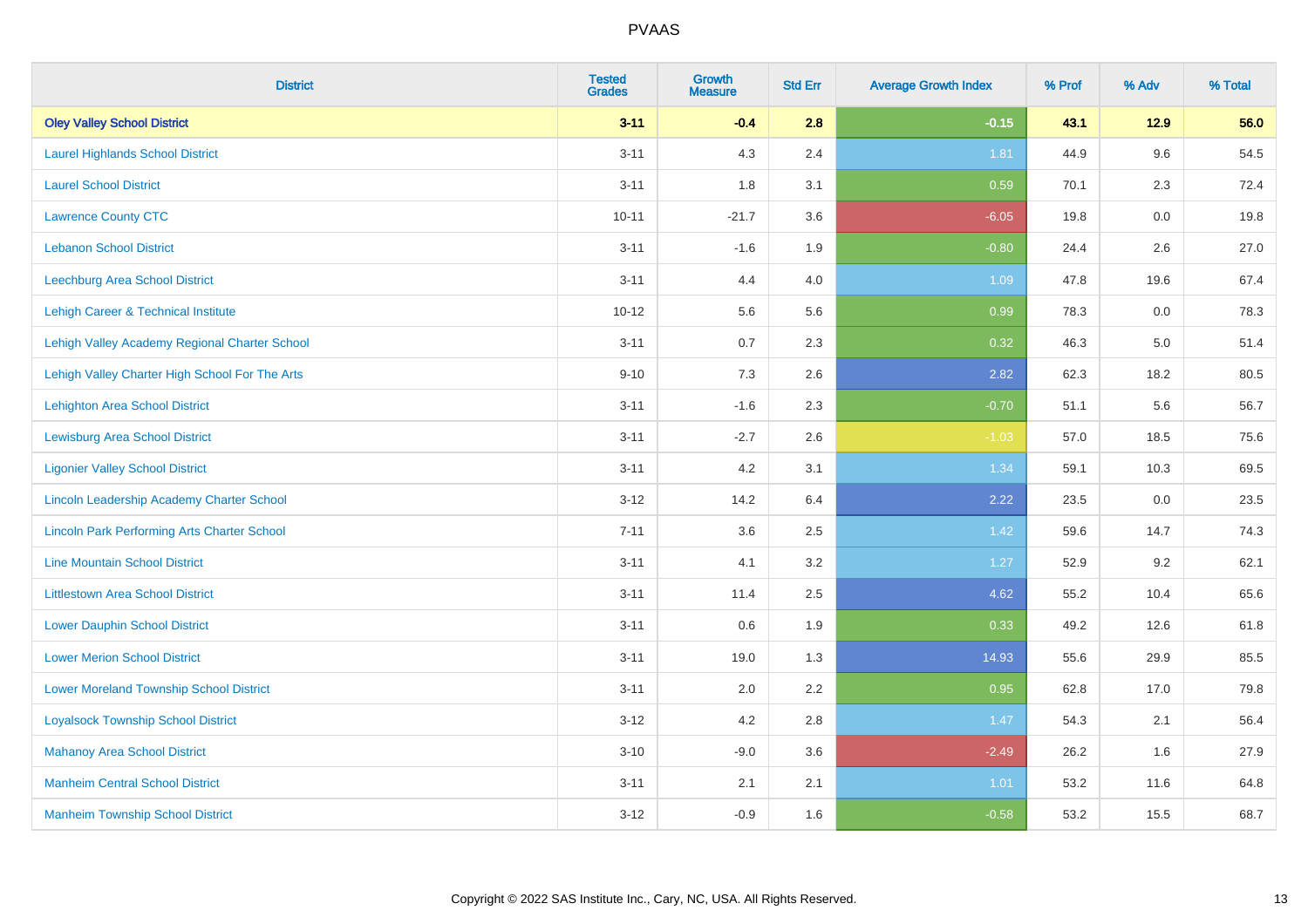| <b>District</b>                                   | <b>Tested</b><br><b>Grades</b> | <b>Growth</b><br><b>Measure</b> | <b>Std Err</b> | <b>Average Growth Index</b> | % Prof | % Adv  | % Total |
|---------------------------------------------------|--------------------------------|---------------------------------|----------------|-----------------------------|--------|--------|---------|
| <b>Oley Valley School District</b>                | $3 - 11$                       | $-0.4$                          | 2.8            | $-0.15$                     | 43.1   | $12.9$ | 56.0    |
| <b>Marion Center Area School District</b>         | $3 - 10$                       | $-12.0$                         | 3.1            | $-3.87$                     | 33.7   | 1.1    | 34.8    |
| Maritime Academy Charter School                   | $3 - 10$                       | $-11.4$                         | 3.5            | $-3.29$                     | 15.2   | 0.0    | 15.2    |
| <b>Marple Newtown School District</b>             | $3 - 11$                       | 2.0                             | 2.4            | 0.81                        | 57.6   | 12.8   | 70.4    |
| <b>Mars Area School District</b>                  | $3 - 10$                       | 5.7                             | 2.1            | 2.75                        | 57.9   | 18.2   | 76.1    |
| <b>MaST Community Charter School</b>              | $3 - 10$                       | $-4.1$                          | 2.7            | $-1.52$                     | 44.0   | 9.5    | 53.4    |
| <b>MaST Community Charter School II</b>           | $3 - 10$                       | 4.4                             | 3.2            | 1.37                        | 28.4   | 3.4    | 31.8    |
| <b>Mastery Charter High School-Lenfest Campus</b> | $7 - 11$                       | 2.5                             | 5.7            | 0.43                        | 40.0   | 0.0    | 40.0    |
| <b>Mastery Charter School - Gratz Campus</b>      | $7 - 10$                       | $-23.9$                         | 4.5            | $-5.29$                     | 2.9    | 0.0    | 2.9     |
| <b>Mastery Charter School - Hardy Williams</b>    | $3 - 11$                       | 11.4                            | 3.4            | 3.33                        | 44.3   | 5.7    | 50.0    |
| <b>Mastery Charter School - Pickett Campus</b>    | $6 - 10$                       | 5.6                             | 5.7            | 1.00                        | 27.8   | 0.0    | 27.8    |
| Mastery Charter School - Shoemaker Campus         | $7 - 10$                       | 4.1                             | 3.0            | 1.34                        | 20.9   | 3.3    | 24.2    |
| <b>Mastery Charter School - Thomas Campus</b>     | $3 - 10$                       | 2.1                             | 6.2            | 0.33                        | 28.6   | 0.0    | 28.6    |
| <b>Mcguffey School District</b>                   | $3 - 11$                       | 2.1                             | 2.6            | 0.81                        | 57.7   | 3.1    | 60.8    |
| <b>Mckeesport Area School District</b>            | $3 - 12$                       | 9.0                             | 2.4            | 3.72                        | 31.0   | 4.5    | 35.5    |
| Mechanicsburg Area School District                | $3 - 11$                       | 5.9                             | 1.8            | 3.29                        | 57.2   | 13.7   | 70.9    |
| <b>Mercer Area School District</b>                | $3 - 11$                       | $-0.2$                          | 3.3            | $-0.06$                     | 56.0   | 8.0    | 64.0    |
| <b>Methacton School District</b>                  | $3 - 11$                       | 2.5                             | 1.7            | 1.43                        | 62.5   | 16.4   | 79.0    |
| Meyersdale Area School District                   | $3 - 11$                       | 4.2                             | 4.0            | 1.07                        | 43.1   | 6.9    | 50.0    |
| <b>Mid Valley School District</b>                 | $3 - 10$                       | $-1.7$                          | 3.0            | $-0.55$                     | 45.1   | 7.8    | 52.9    |
| <b>Middletown Area School District</b>            | $3 - 11$                       | $-5.3$                          | 2.6            | $-2.05$                     | 46.4   | 5.3    | 51.7    |
| <b>Midd-West School District</b>                  | $3 - 11$                       | 10.3                            | 2.7            | 3.80                        | 58.0   | 13.4   | 71.4    |
| <b>Mifflin County School District</b>             | $3 - 11$                       | 9.1                             | 1.7            | 5.49                        | 47.1   | 6.7    | 53.8    |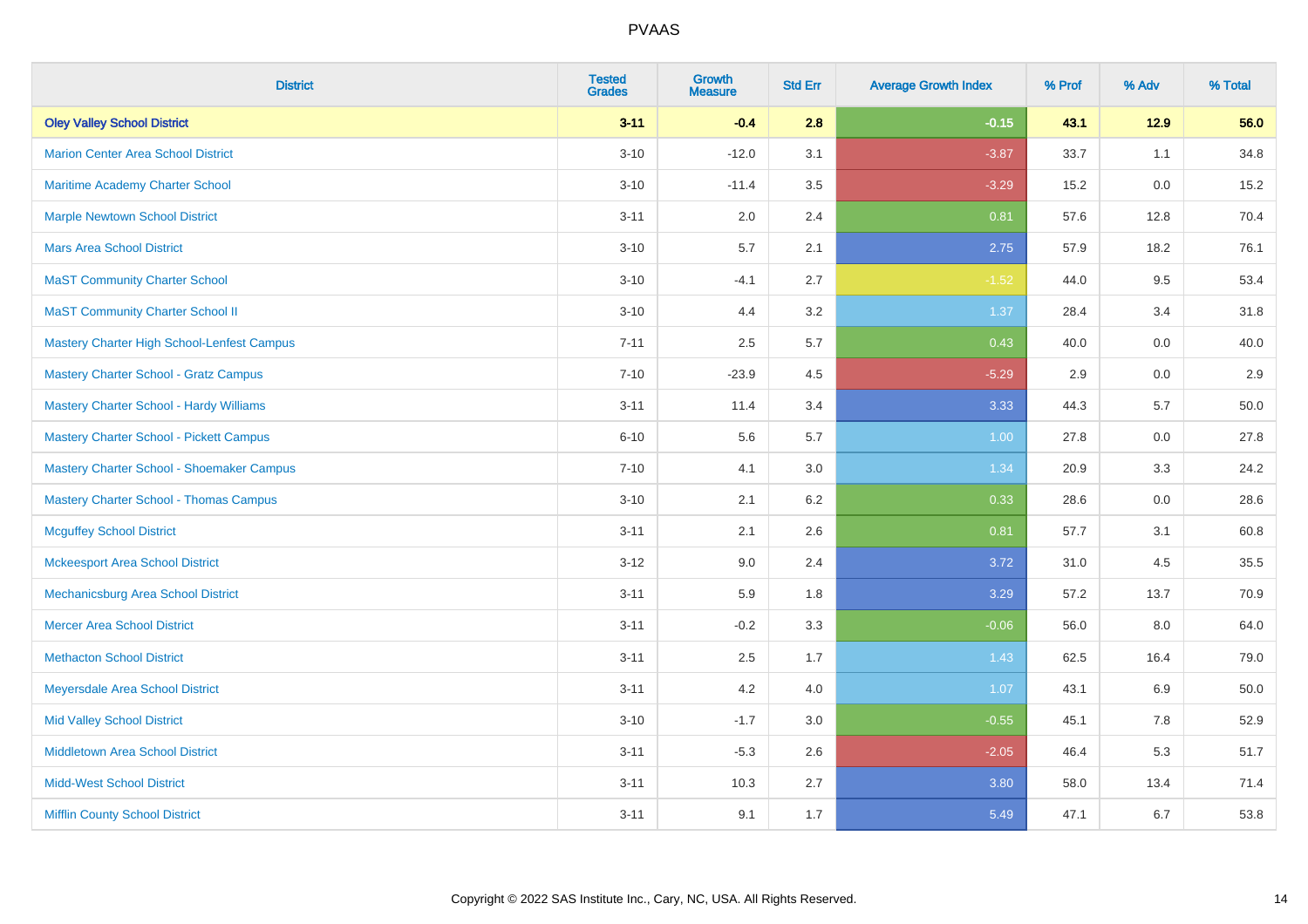| <b>District</b>                            | <b>Tested</b><br><b>Grades</b> | Growth<br><b>Measure</b> | <b>Std Err</b> | <b>Average Growth Index</b> | % Prof | % Adv   | % Total |
|--------------------------------------------|--------------------------------|--------------------------|----------------|-----------------------------|--------|---------|---------|
| <b>Oley Valley School District</b>         | $3 - 11$                       | $-0.4$                   | 2.8            | $-0.15$                     | 43.1   | $12.9$  | 56.0    |
| Mifflinburg Area School District           | $3 - 11$                       | $-15.8$                  | 2.5            | $-6.30$                     | 42.4   | $4.0\,$ | 46.4    |
| <b>Millcreek Township School District</b>  | $3 - 11$                       | 3.1                      | 1.5            | 2.06                        | 55.6   | 14.2    | 69.7    |
| Millersburg Area School District           | $3 - 11$                       | $6.2\,$                  | 3.8            | 1.63                        | 51.8   | 7.4     | 59.3    |
| Millville Area School District             | $3 - 12$                       | $-0.9$                   | 4.7            | $-0.18$                     | 51.4   | 5.4     | 56.8    |
| <b>Milton Area School District</b>         | $3 - 11$                       | $-8.7$                   | 2.5            | $-3.52$                     | 45.4   | 6.9     | 52.3    |
| <b>Minersville Area School District</b>    | $3 - 11$                       | $-14.4$                  | 3.7            | $-3.90$                     | 39.3   | 3.3     | 42.6    |
| <b>Mohawk Area School District</b>         | $3 - 11$                       | $-7.5$                   | 3.1            | $-2.45$                     | 49.4   | 11.0    | 60.4    |
| <b>Monessen City School District</b>       | $3 - 10$                       | 8.3                      | 4.5            | 1.85                        | 42.9   | 2.9     | 45.7    |
| <b>Moniteau School District</b>            | $3 - 11$                       | $-11.8$                  | 3.3            | $-3.56$                     | 50.0   | 6.3     | 56.3    |
| <b>Montgomery Area School District</b>     | $3 - 11$                       | 10.7                     | 3.6            | 2.96                        | 48.7   | 12.4    | 61.1    |
| <b>Montour School District</b>             | $3 - 11$                       | $-1.8$                   | 2.1            | $-0.88$                     | 61.4   | 15.1    | 76.5    |
| <b>Montoursville Area School District</b>  | $3 - 12$                       | 10.8                     | 2.5            | 4.24                        | 44.6   | 20.1    | 64.8    |
| <b>Montrose Area School District</b>       | $3 - 10$                       | $-5.5$                   | 3.0            | $-1.82$                     | 46.7   | 5.4     | 52.2    |
| <b>Moon Area School District</b>           | $3 - 11$                       | 8.2                      | 1.9            | 4.25                        | 58.7   | 18.5    | 77.2    |
| Morrisville Borough School District        | $3 - 11$                       | 4.8                      | 4.3            | 1.10                        | 30.2   | 2.3     | 32.6    |
| <b>Moshannon Valley School District</b>    | $3 - 10$                       | $-7.0$                   | 3.4            | $-2.01$                     | 48.5   | 0.0     | 48.5    |
| <b>Mount Carmel Area School District</b>   | $3 - 11$                       | $-0.6$                   | 3.1            | $-0.18$                     | 45.3   | 2.1     | 47.4    |
| <b>Mount Pleasant Area School District</b> | $3 - 11$                       | $-5.0$                   | 2.6            | $-1.93$                     | 52.6   | $0.0\,$ | 52.6    |
| <b>Mount Union Area School District</b>    | $3 - 10$                       | $-6.1$                   | 3.1            | $-1.97$                     | 32.2   | 3.4     | 35.6    |
| <b>Mountain View School District</b>       | $3 - 11$                       | 20.9                     | 3.5            | 5.91                        | 57.8   | 20.3    | 78.1    |
| Mt Lebanon School District                 | $3 - 11$                       | $-1.0$                   | 1.5            | $-0.70$                     | 61.9   | 24.0    | 85.9    |
| <b>Muhlenberg School District</b>          | $3 - 10$                       | 4.0                      | 1.9            | 2.10                        | 34.2   | 2.6     | 36.8    |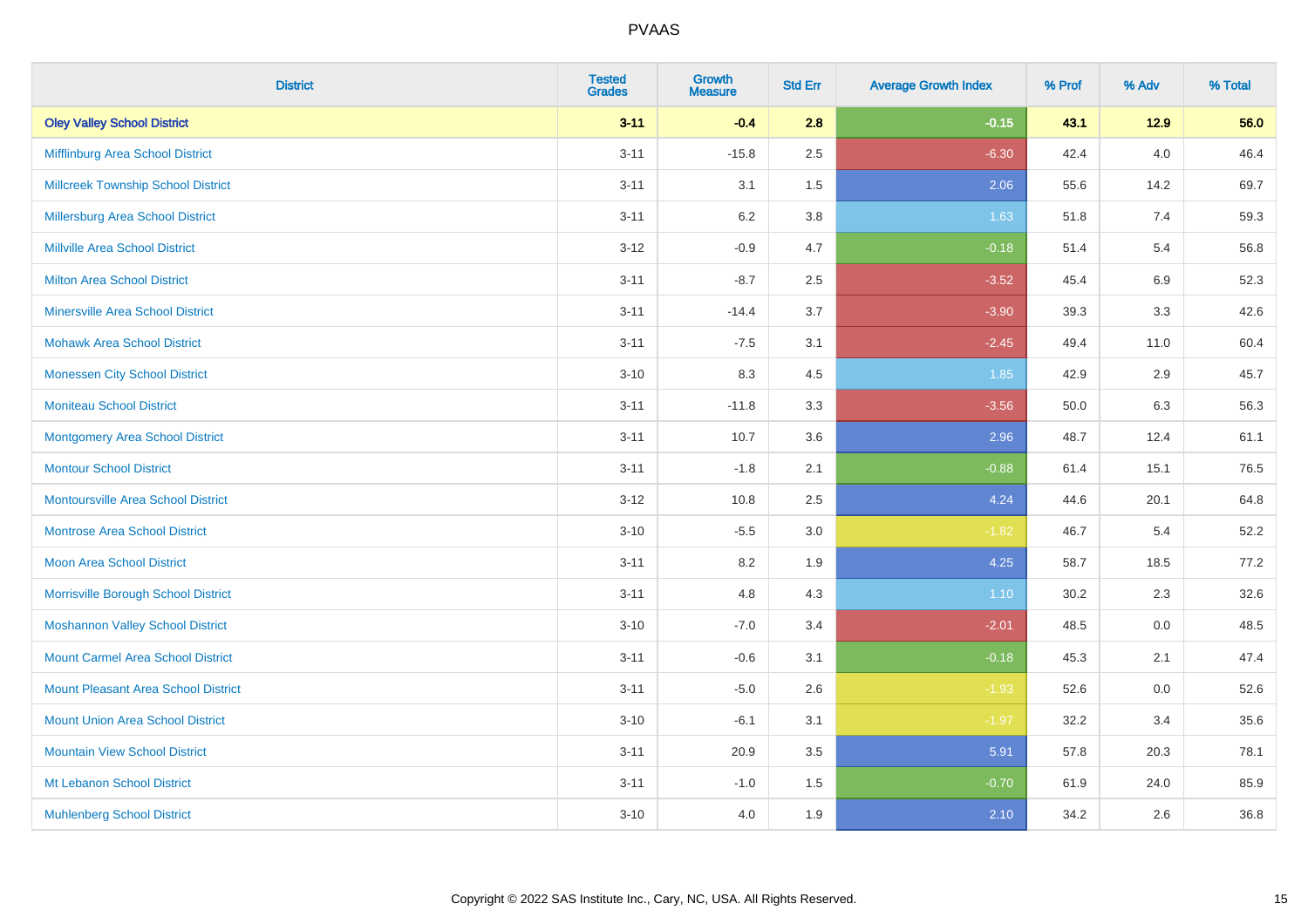| <b>District</b>                             | <b>Tested</b><br><b>Grades</b> | <b>Growth</b><br><b>Measure</b> | <b>Std Err</b> | <b>Average Growth Index</b> | % Prof | % Adv   | % Total |
|---------------------------------------------|--------------------------------|---------------------------------|----------------|-----------------------------|--------|---------|---------|
| <b>Oley Valley School District</b>          | $3 - 11$                       | $-0.4$                          | 2.8            | $-0.15$                     | 43.1   | $12.9$  | 56.0    |
| Multicultural Academy Charter School        | $9 - 11$                       | 9.5                             | 3.5            | 2.69                        | 22.0   | 0.0     | 22.0    |
| <b>Muncy School District</b>                | $3 - 11$                       | $-8.1$                          | 3.7            | $-2.21$                     | 42.0   | 3.8     | 45.8    |
| <b>Nazareth Area School District</b>        | $3 - 11$                       | $-4.7$                          | 1.7            | $-2.82$                     | 59.2   | 9.9     | 69.0    |
| <b>Neshaminy School District</b>            | $3 - 11$                       | 4.0                             | 1.3            | 3.02                        | 58.7   | 9.5     | 68.2    |
| <b>Neshannock Township School District</b>  | $3 - 10$                       | $-9.7$                          | 2.9            | $-3.34$                     | 62.4   | 5.6     | 67.9    |
| <b>New Brighton Area School District</b>    | $3 - 11$                       | 4.6                             | 3.1            | 1.47                        | 60.9   | 5.8     | 66.7    |
| <b>New Castle Area School District</b>      | $3-12$                         | $-6.4$                          | 2.4            | $-2.66$                     | 32.5   | 4.3     | 36.8    |
| <b>New Foundations Charter School</b>       | $3 - 11$                       | 5.4                             | 2.2            | 2.41                        | 47.2   | 2.5     | 49.8    |
| New Hope-Solebury School District           | $3 - 11$                       | 7.5                             | 2.9            | 2.57                        | 68.2   | 22.7    | 90.9    |
| New Kensington-Arnold School District       | $3 - 11$                       | $-0.4$                          | 3.8            | $-0.10$                     | 40.7   | 3.7     | 44.4    |
| <b>Newport School District</b>              | $3 - 12$                       | 1.4                             | 3.5            | 0.41                        | 51.5   | 10.3    | 61.8    |
| <b>Norristown Area School District</b>      | $3 - 12$                       | $-12.8$                         | 1.6            | $-7.98$                     | 23.5   | $2.3\,$ | 25.7    |
| North Allegheny School District             | $3 - 11$                       | 17.4                            | 1.3            | 13.52                       | 59.5   | 28.1    | 87.6    |
| <b>North Clarion County School District</b> | $3-12$                         | 3.7                             | 4.3            | 0.85                        | 67.5   | 15.0    | 82.5    |
| <b>North East School District</b>           | $3 - 11$                       | $-9.3$                          | 3.1            | $-3.02$                     | 62.6   | 14.4    | 77.0    |
| <b>North Hills School District</b>          | $3 - 11$                       | $-1.8$                          | 1.8            | $-0.96$                     | 59.1   | 14.1    | 73.2    |
| <b>North Penn School District</b>           | $3 - 11$                       | 9.1                             | 1.1            | 8.36                        | 55.8   | 17.0    | 72.8    |
| <b>North Pocono School District</b>         | $3 - 11$                       | $-2.3$                          | 3.4            | $-0.68$                     | 52.0   | 16.4    | 68.5    |
| North Schuylkill School District            | $3 - 11$                       | $-1.0$                          | 2.4            | $-0.42$                     | 41.8   | 5.1     | 46.8    |
| <b>North Star School District</b>           | $3 - 11$                       | $-8.7$                          | 3.5            | $-2.51$                     | 47.8   | 6.0     | 53.7    |
| Northampton Area School District            | $3 - 11$                       | 4.0                             | 1.6            | 2.51                        | 52.3   | 10.8    | 63.1    |
| <b>Northeast Bradford School District</b>   | $3 - 10$                       | $-3.1$                          | 4.0            | $-0.78$                     | 33.9   | 3.4     | 37.3    |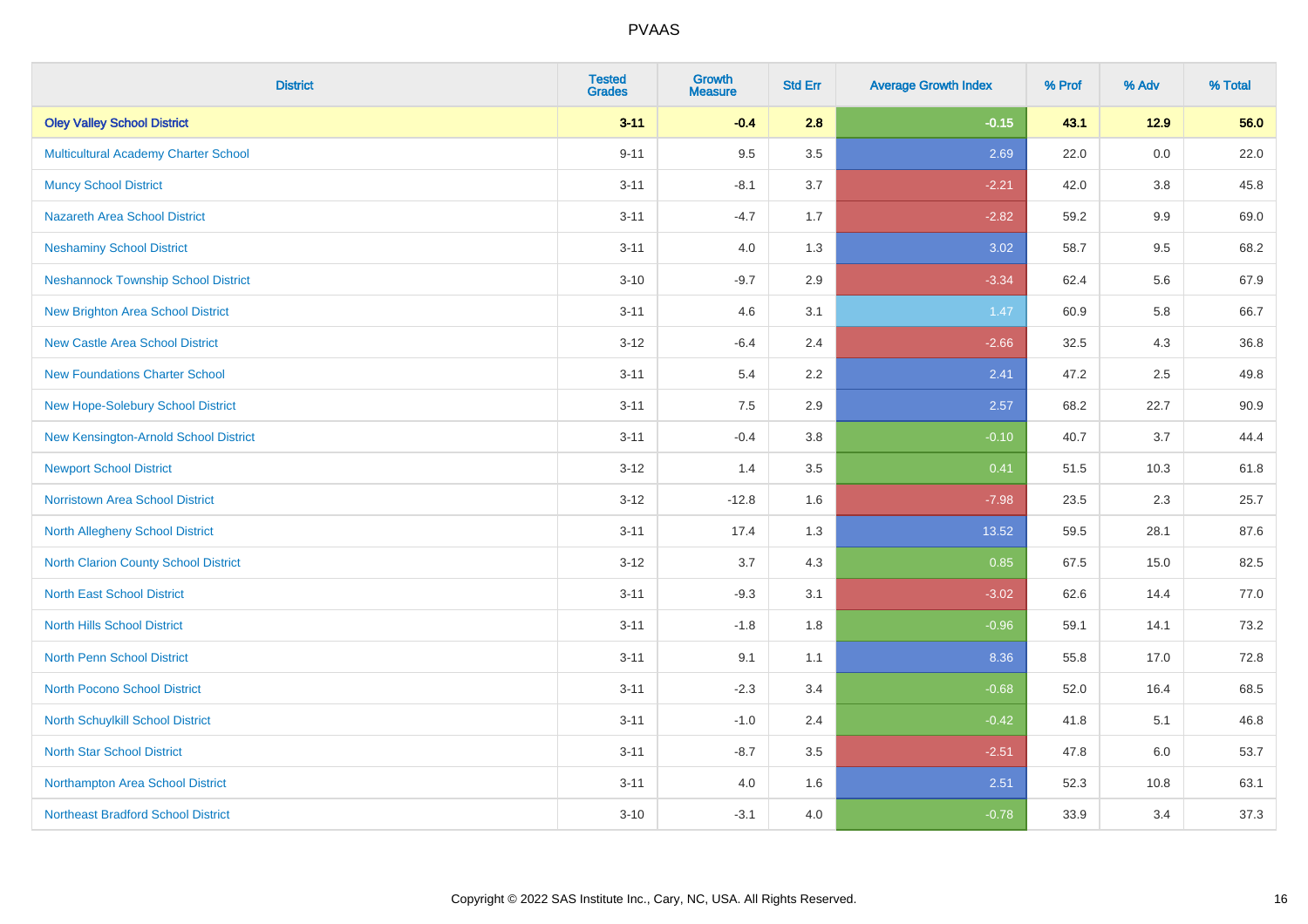| <b>District</b>                         | <b>Tested</b><br><b>Grades</b> | <b>Growth</b><br><b>Measure</b> | <b>Std Err</b> | <b>Average Growth Index</b> | % Prof | % Adv   | % Total |
|-----------------------------------------|--------------------------------|---------------------------------|----------------|-----------------------------|--------|---------|---------|
| <b>Oley Valley School District</b>      | $3 - 11$                       | $-0.4$                          | 2.8            | $-0.15$                     | 43.1   | $12.9$  | 56.0    |
| Northeastern York School District       | $3 - 11$                       | 5.9                             | 2.0            | 3.03                        | 51.1   | 16.6    | 67.6    |
| Northern Bedford County School District | $3 - 11$                       | 16.5                            | 3.6            | 4.58                        | 51.7   | 20.0    | 71.7    |
| <b>Northern Cambria School District</b> | $3 - 11$                       | 10.0                            | 3.3            | 3.04                        | 47.4   | 5.1     | 52.6    |
| Northern Lebanon School District        | $3 - 11$                       | 0.4                             | 2.5            | 0.15                        | 28.0   | 3.0     | 31.0    |
| Northern Lehigh School District         | $3 - 12$                       | $-10.4$                         | 2.7            | $-3.82$                     | 28.0   | 9.3     | 37.3    |
| Northern Potter School District         | $3 - 12$                       | $-13.1$                         | 4.6            | $-2.84$                     | 37.5   | $0.0\,$ | 37.5    |
| Northern Tioga School District          | $3 - 12$                       | $-7.5$                          | 2.8            | $-2.64$                     | 54.0   | 1.2     | 55.2    |
| Northern York County School District    | $3 - 11$                       | 15.6                            | 2.0            | 7.98                        | 57.4   | 11.5    | 68.8    |
| <b>Northgate School District</b>        | $3 - 11$                       | 6.3                             | 3.6            | 1.73                        | 53.3   | 16.7    | 70.0    |
| Northwest Area School District          | $3 - 10$                       | $-10.0$                         | 3.8            | $-2.59$                     | 34.6   | 7.3     | 41.8    |
| Northwestern Lehigh School District     | $3 - 11$                       | 2.2                             | 2.3            | 0.93                        | 53.3   | 9.7     | 63.0    |
| <b>Northwestern School District</b>     | $3 - 11$                       | $-24.9$                         | 3.5            | $-7.13$                     | 42.6   | 2.9     | 45.6    |
| <b>Norwin School District</b>           | $3 - 11$                       | 18.0                            | 1.7            | 10.37                       | 58.5   | 27.0    | 85.4    |
| <b>Octorara Area School District</b>    | $3 - 11$                       | 9.1                             | 2.4            | 3.82                        | 52.1   | 8.5     | 60.6    |
| Oil City Area School District           | $3 - 11$                       | $-2.9$                          | 2.6            | $-1.08$                     | 44.4   | 5.8     | 50.2    |
| <b>Old Forge School District</b>        | $3 - 12$                       | $-5.9$                          | 3.4            | $-1.73$                     | 52.9   | 7.1     | 60.0    |
| <b>Oley Valley School District</b>      | $3 - 11$                       | $-0.4$                          | 2.8            | $-0.15$                     | 43.1   | 12.9    | 56.0    |
| <b>Oswayo Valley School District</b>    | $3 - 12$                       | 8.5                             | $5.0\,$        | 1.68                        | 50.0   | 16.7    | 66.7    |
| <b>Otto-Eldred School District</b>      | $3 - 11$                       | $-0.7$                          | 4.2            | $-0.15$                     | 56.2   | 6.2     | 62.5    |
| <b>Owen J Roberts School District</b>   | $3 - 11$                       | $-12.3$                         | 1.6            | $-7.61$                     | 57.0   | 11.9    | 69.0    |
| <b>Oxford Area School District</b>      | $3 - 11$                       | $-4.3$                          | 1.9            | $-2.26$                     | 41.3   | 8.0     | 49.3    |
| <b>Palisades School District</b>        | $3 - 11$                       | $-8.7$                          | 2.8            | $-3.06$                     | 53.8   | 6.7     | 60.5    |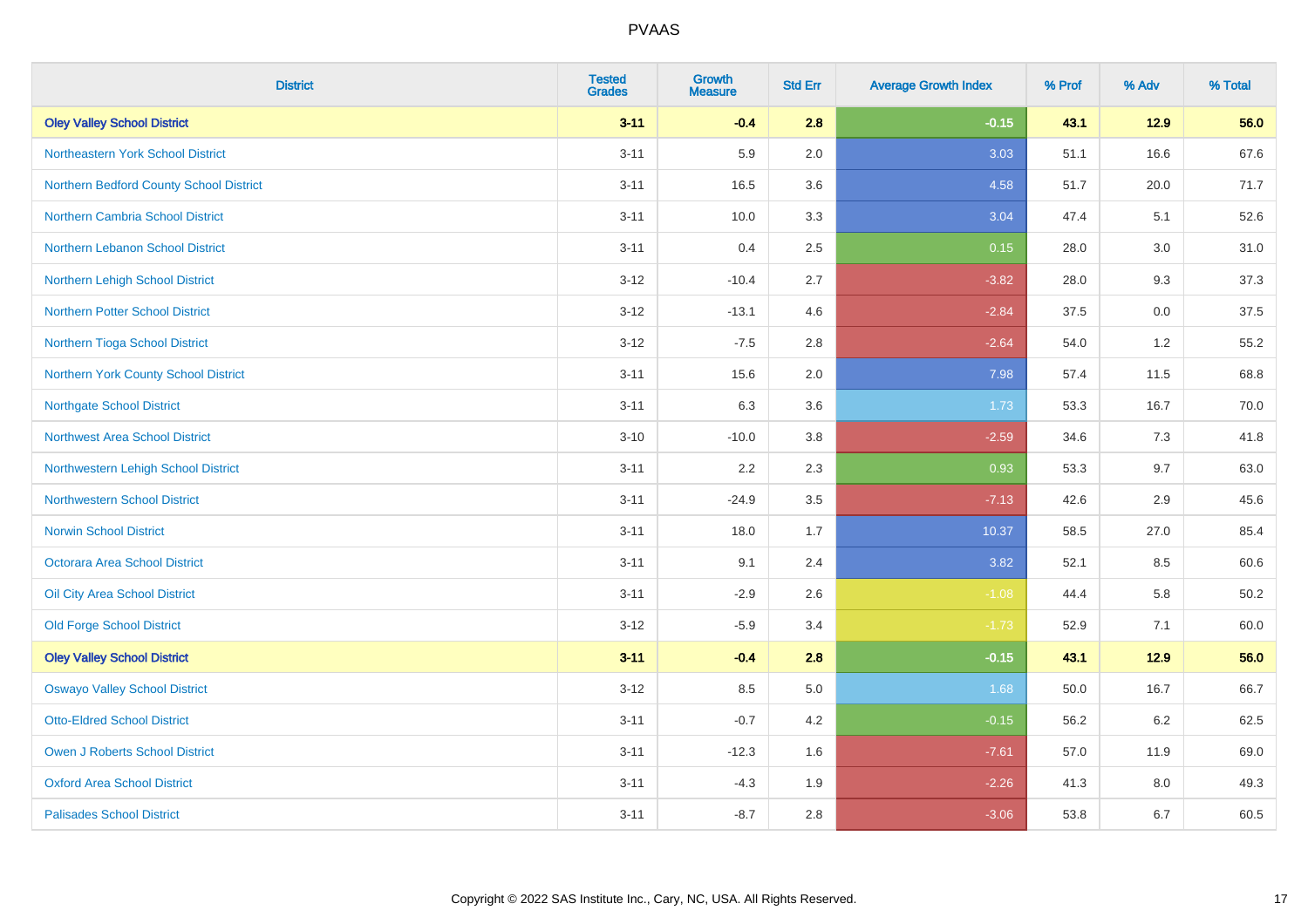| <b>District</b>                               | <b>Tested</b><br><b>Grades</b> | <b>Growth</b><br><b>Measure</b> | <b>Std Err</b> | <b>Average Growth Index</b> | % Prof | % Adv   | % Total |
|-----------------------------------------------|--------------------------------|---------------------------------|----------------|-----------------------------|--------|---------|---------|
| <b>Oley Valley School District</b>            | $3 - 11$                       | $-0.4$                          | 2.8            | $-0.15$                     | 43.1   | $12.9$  | 56.0    |
| <b>Palmerton Area School District</b>         | $3 - 11$                       | $-1.2$                          | 3.0            | $-0.39$                     | 57.4   | $5.0\,$ | 62.4    |
| Palmyra Area School District                  | $3 - 11$                       | 5.6                             | 1.9            | 2.96                        | 56.4   | 15.6    | 72.0    |
| <b>Panther Valley School District</b>         | $3 - 12$                       | $-0.6$                          | 3.3            | $-0.19$                     | 47.9   | 4.3     | 52.1    |
| <b>Parkland School District</b>               | $3 - 11$                       | 5.3                             | 1.2            | 4.30                        | 58.0   | 22.3    | 80.4    |
| Pen Argyl Area School District                | $3 - 12$                       | 9.2                             | 2.7            | 3.46                        | 50.0   | 12.6    | 62.6    |
| Penn Cambria School District                  | $3 - 11$                       | $-0.0$                          | 2.7            | $-0.01$                     | 61.5   | 7.7     | 69.2    |
| <b>Penn Hills School District</b>             | $3 - 11$                       | $-7.6$                          | 2.6            | $-2.94$                     | 33.1   | 0.7     | 33.8    |
| <b>Penn Manor School District</b>             | $3 - 11$                       | $-0.4$                          | 1.6            | $-0.25$                     | 51.9   | 12.6    | 64.5    |
| <b>Penncrest School District</b>              | $3 - 11$                       | 5.7                             | 2.2            | 2.57                        | 47.2   | 7.1     | 54.3    |
| Penn-Delco School District                    | $3 - 11$                       | $-6.8$                          | 1.9            | $-3.51$                     | 46.6   | 3.2     | 49.8    |
| <b>Pennridge School District</b>              | $3 - 10$                       | $-16.8$                         | 1.4            | $-11.59$                    | 46.8   | 8.0     | 54.9    |
| <b>Penns Manor Area School District</b>       | $3 - 12$                       | $-17.0$                         | 3.7            | $-4.52$                     | 29.7   | 3.1     | 32.8    |
| Penns Valley Area School District             | $3 - 12$                       | 14.0                            | 2.9            | 4.80                        | 41.9   | 23.1    | 65.0    |
| <b>Pennsbury School District</b>              | $3 - 11$                       | 11.7                            | 1.5            | 7.90                        | 60.1   | 21.3    | 81.3    |
| Pennsylvania Cyber Charter School             | $3 - 11$                       | 11.6                            | 1.5            | 7.54                        | 46.3   | 5.0     | 51.3    |
| Pennsylvania Distance Learning Charter School | $3 - 12$                       | 9.3                             | 4.2            | 2.22                        | 42.2   | 3.1     | 45.3    |
| Pennsylvania Leadership Charter School        | $3 - 11$                       | 4.6                             | 2.2            | 2.13                        | 55.4   | 11.2    | 66.7    |
| Pennsylvania Virtual Charter School           | $3 - 11$                       | 11.8                            | 3.5            | 3.37                        | 56.5   | 11.1    | 67.6    |
| <b>Penn-Trafford School District</b>          | $3 - 11$                       | 13.4                            | 1.7            | 7.87                        | 62.3   | 21.9    | 84.2    |
| People For People Charter School              | $3 - 12$                       | 13.3                            | 5.5            | 2.43                        | 13.5   | 0.0     | 13.5    |
| <b>Pequea Valley School District</b>          | $3 - 11$                       | $-5.8$                          | 3.2            | $-1.80$                     | 39.8   | 9.1     | 48.9    |
| <b>Perkiomen Valley School District</b>       | $3 - 11$                       | $-3.5$                          | 1.6            | $-2.18$                     | 53.8   | 13.4    | 67.2    |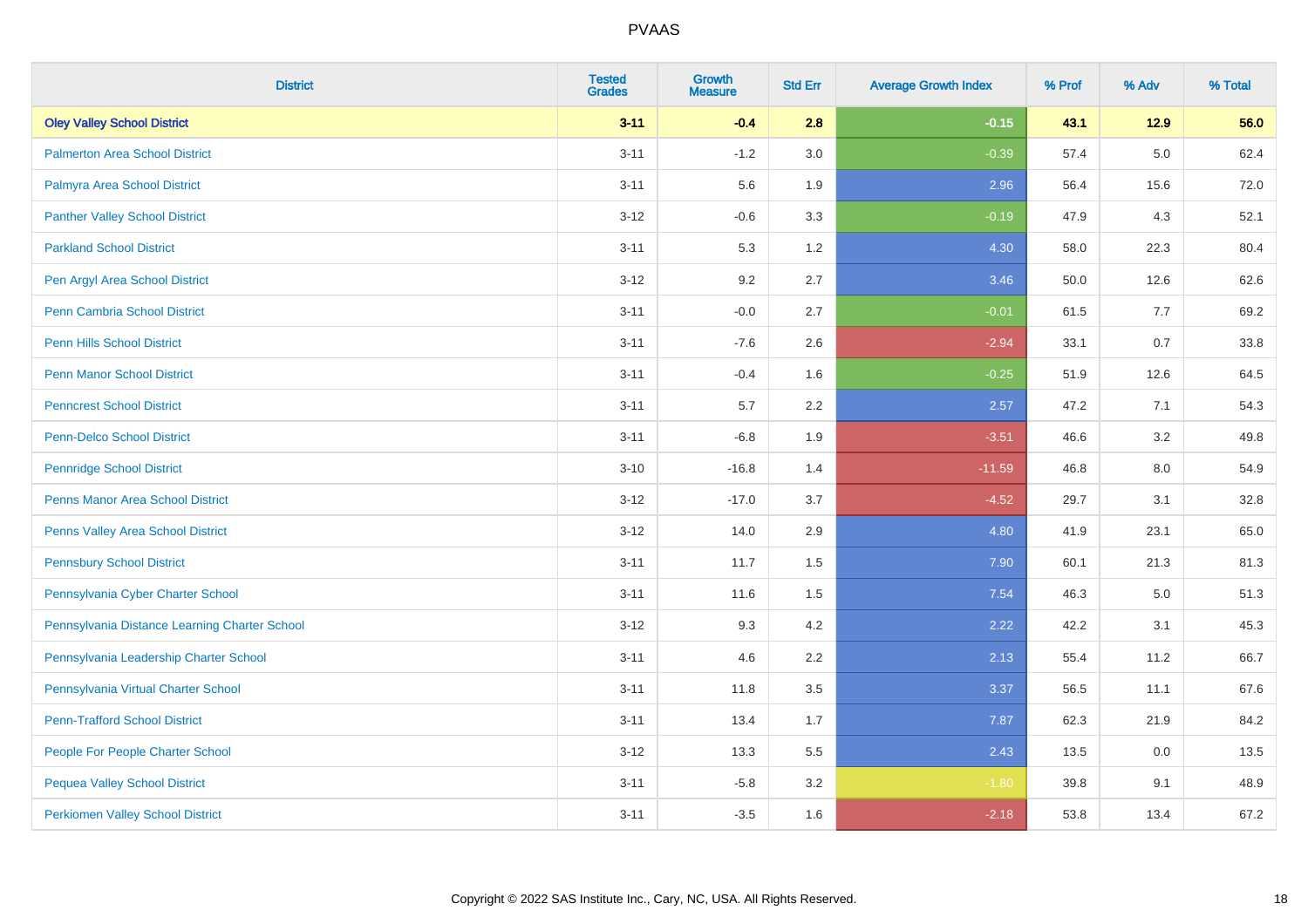| <b>District</b>                                                       | <b>Tested</b><br><b>Grades</b> | <b>Growth</b><br><b>Measure</b> | <b>Std Err</b> | <b>Average Growth Index</b> | % Prof | % Adv | % Total |
|-----------------------------------------------------------------------|--------------------------------|---------------------------------|----------------|-----------------------------|--------|-------|---------|
| <b>Oley Valley School District</b>                                    | $3 - 11$                       | $-0.4$                          | 2.8            | $-0.15$                     | 43.1   | 12.9  | 56.0    |
| Perseus House Charter School Of Excellence                            | $6 - 11$                       | $-5.2$                          | 3.0            | $-1.72$                     | 16.5   | 0.0   | 16.5    |
| <b>Peters Township School District</b>                                | $3 - 11$                       | 5.0                             | 1.8            | 2.76                        | 59.8   | 26.1  | 85.9    |
| Philadelphia Academy Charter School                                   | $3 - 11$                       | $-8.9$                          | 2.9            | $-3.04$                     | 50.5   | 2.9   | 53.4    |
| Philadelphia City School District                                     | $3 - 12$                       | 7.5                             | 0.6            | 12.64                       | 38.4   | 7.0   | 45.4    |
| Philadelphia Electrical & Tech Charter High School                    | $10 - 10$                      | $-0.5$                          | 2.9            | $-0.15$                     | 8.8    | 0.0   | 8.8     |
| Philipsburg-Osceola Area School District                              | $3 - 11$                       | $-24.8$                         | 3.3            | $-7.43$                     | 19.7   | 2.6   | 22.4    |
| <b>Phoenixville Area School District</b>                              | $3 - 11$                       | $-1.7$                          | 2.1            | $-0.83$                     | 59.9   | 10.6  | 70.5    |
| <b>Pine Grove Area School District</b>                                | $3 - 11$                       | $-7.7$                          | 2.9            | $-2.66$                     | 42.3   | 7.7   | 50.0    |
| <b>Pine-Richland School District</b>                                  | $3 - 11$                       | 11.5                            | 1.8            | 6.31                        | 60.6   | 24.4  | 85.0    |
| <b>Pittsburgh School District</b>                                     | $3 - 11$                       | $-3.3$                          | 1.1            | $-3.04$                     | 33.9   | 8.2   | 42.1    |
| <b>Pittston Area School District</b>                                  | $3 - 11$                       | $-10.1$                         | 5.6            | $-1.80$                     | 38.1   | 9.5   | 47.6    |
| <b>Pleasant Valley School District</b>                                | $3 - 11$                       | 3.1                             | 2.0            | 1.57                        | 57.2   | 5.5   | 62.8    |
| <b>Plum Borough School District</b>                                   | $3 - 11$                       | $-11.3$                         | 2.2            | $-5.19$                     | 51.1   | 9.0   | 60.1    |
| Pocono Mountain School District                                       | $3 - 12$                       | $6.8\,$                         | 1.5            | 4.62                        | 45.8   | 5.0   | 50.7    |
| <b>Port Allegany School District</b>                                  | $3 - 11$                       | 4.4                             | 3.6            | 1.21                        | 28.1   | 9.4   | 37.5    |
| <b>Portage Area School District</b>                                   | $3 - 10$                       | $-8.1$                          | 3.6            | $-2.26$                     | 40.6   | 9.4   | 50.0    |
| <b>Pottsgrove School District</b>                                     | $3 - 11$                       | 2.8                             | 2.0            | 1.35                        | 44.0   | 10.0  | 53.9    |
| <b>Pottstown School District</b>                                      | $3 - 12$                       | $-4.0$                          | 2.4            | $-1.68$                     | 29.8   | 1.2   | 31.0    |
| <b>Pottsville Area School District</b>                                | $3 - 12$                       | 4.4                             | 2.3            | 1.94                        | 44.8   | 5.4   | 50.2    |
| Preparatory Charter School Of Mathematics, Science, Tech, And Careers | $9 - 10$                       | $-4.0$                          | 2.5            | $-1.59$                     | 15.0   | 0.0   | 15.0    |
| Propel Charter School - Braddock Hills                                | $3 - 11$                       | $-13.6$                         | 3.6            | $-3.81$                     | 9.7    | 1.6   | 11.3    |
| <b>Propel Charter School-Homestead</b>                                | $3 - 11$                       | $-11.7$                         | 4.1            | $-2.84$                     | 15.9   | 0.0   | 15.9    |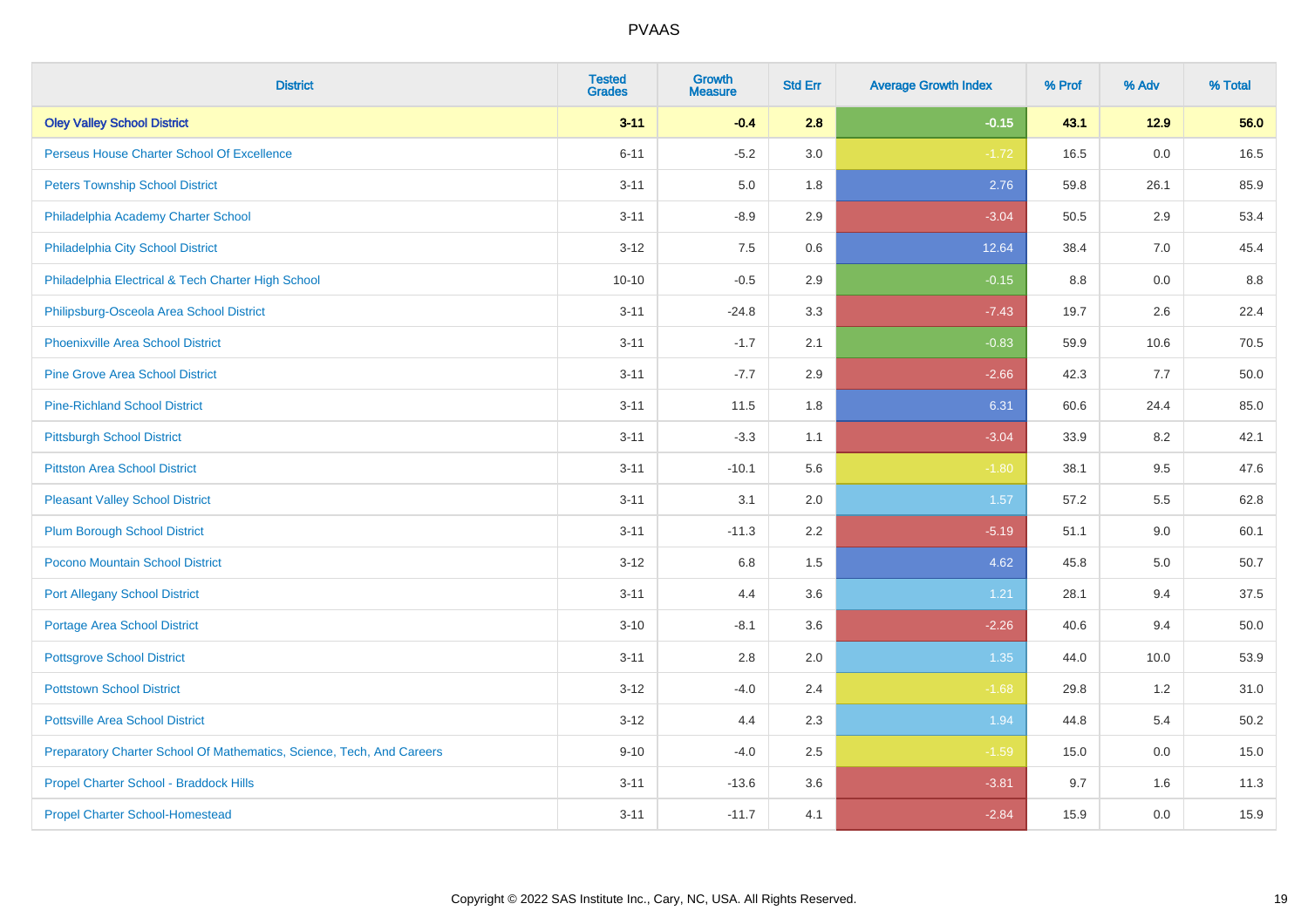| <b>District</b>                                | <b>Tested</b><br><b>Grades</b> | <b>Growth</b><br><b>Measure</b> | <b>Std Err</b> | <b>Average Growth Index</b> | % Prof | % Adv  | % Total |
|------------------------------------------------|--------------------------------|---------------------------------|----------------|-----------------------------|--------|--------|---------|
| <b>Oley Valley School District</b>             | $3 - 11$                       | $-0.4$                          | 2.8            | $-0.15$                     | 43.1   | $12.9$ | 56.0    |
| <b>Propel Charter School-Montour</b>           | $3 - 10$                       | $-10.7$                         | 3.9            | $-2.71$                     | 13.7   | 0.0    | 13.7    |
| <b>Punxsutawney Area School District</b>       | $3 - 11$                       | 4.2                             | 2.9            | 1.45                        | 55.0   | 5.5    | 60.6    |
| <b>Purchase Line School District</b>           | $3-12$                         | 1.7                             | 3.5            | 0.47                        | 43.1   | 5.4    | 48.5    |
| <b>Quaker Valley School District</b>           | $3 - 11$                       | $-2.8$                          | 2.6            | $-1.08$                     | 55.2   | 13.2   | 68.4    |
| <b>Quakertown Community School District</b>    | $3 - 12$                       | $-4.4$                          | 1.6            | $-2.70$                     | 56.5   | 10.0   | 66.6    |
| <b>Radnor Township School District</b>         | $3 - 12$                       | 1.0                             | 2.1            | 0.50                        | 65.0   | 23.2   | 88.2    |
| <b>Reach Cyber Charter School</b>              | $3 - 11$                       | 8.1                             | 4.7            | 1.72                        | 42.4   | 4.6    | 47.0    |
| <b>Reading School District</b>                 | $3 - 11$                       | 10.1                            | 1.4            | 7.25                        | 24.7   | 2.4    | 27.2    |
| <b>Redbank Valley School District</b>          | $3 - 11$                       | $-9.5$                          | 3.4            | $-2.77$                     | 31.5   | 4.9    | 36.4    |
| Renaissance Academy Charter School             | $3 - 11$                       | 8.3                             | 3.3            | 2.54                        | 45.6   | 22.8   | 68.4    |
| <b>Reynolds School District</b>                | $3 - 10$                       | 0.5                             | 3.4            | 0.16                        | 52.1   | 7.0    | 59.2    |
| <b>Richland School District</b>                | $3 - 11$                       | $6.7\,$                         | 2.9            | 2.33                        | 62.2   | 19.2   | 81.4    |
| <b>Ridgway Area School District</b>            | $3 - 11$                       | $-14.5$                         | 4.1            | $-3.56$                     | 49.0   | 9.8    | 58.8    |
| <b>Ridley School District</b>                  | $3 - 12$                       | 10.0                            | 1.6            | 6.10                        | 45.6   | 8.2    | 53.8    |
| <b>Ringgold School District</b>                | $3 - 11$                       | $-14.7$                         | 2.4            | $-6.04$                     | 41.5   | 7.9    | 49.4    |
| <b>Riverside Beaver County School District</b> | $3 - 11$                       | $-14.0$                         | 3.0            | $-4.64$                     | 49.4   | 8.8    | 58.2    |
| <b>Riverside School District</b>               | $3 - 11$                       | $-3.2$                          | 3.0            | $-1.09$                     | 43.0   | 9.0    | 52.0    |
| <b>Riverview School District</b>               | $3 - 11$                       | $-4.6$                          | 3.8            | $-1.20$                     | 57.9   | 15.8   | 73.7    |
| <b>Roberto Clemente Charter School</b>         | $3 - 12$                       | 2.2                             | 4.9            | 0.45                        | 27.5   | 5.0    | 32.5    |
| <b>Rochester Area School District</b>          | $3 - 11$                       | $-13.2$                         | 4.6            | $-2.89$                     | 19.5   | 1.3    | 20.8    |
| <b>Rose Tree Media School District</b>         | $3 - 10$                       | $-25.6$                         | 2.4            | $-10.76$                    | 54.8   | 6.4    | 61.2    |
| Saint Marys Area School District               | $3 - 11$                       | 7.8                             | 2.6            | 3.04                        | 57.0   | 8.2    | 65.2    |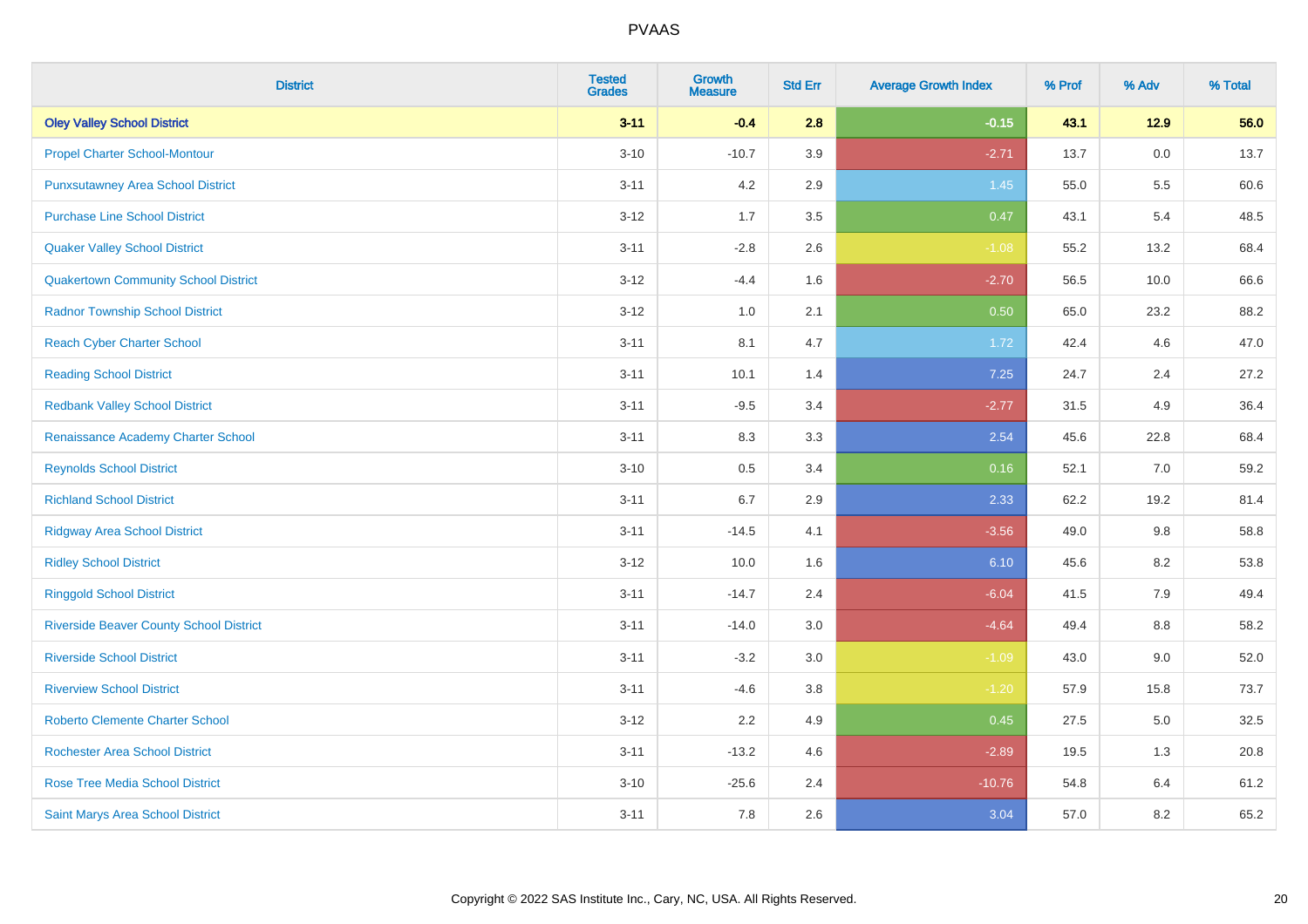| <b>District</b>                               | <b>Tested</b><br><b>Grades</b> | <b>Growth</b><br><b>Measure</b> | <b>Std Err</b> | <b>Average Growth Index</b> | % Prof | % Adv | % Total |
|-----------------------------------------------|--------------------------------|---------------------------------|----------------|-----------------------------|--------|-------|---------|
| <b>Oley Valley School District</b>            | $3 - 11$                       | $-0.4$                          | 2.8            | $-0.15$                     | 43.1   | 12.9  | 56.0    |
| <b>Salisbury Township School District</b>     | $3 - 11$                       | 6.3                             | 3.6            | 1.77                        | 46.2   | 6.6   | 52.8    |
| Salisbury-Elk Lick School District            | $3 - 11$                       | $-13.5$                         | 5.9            | $-2.30$                     | 27.8   | 0.0   | 27.8    |
| <b>Saucon Valley School District</b>          | $3 - 11$                       | 14.7                            | 2.5            | 5.98                        | 48.7   | 20.2  | 69.0    |
| <b>Sayre Area School District</b>             | $3 - 11$                       | 11.2                            | 3.5            | 3.20                        | 52.2   | 7.5   | 59.7    |
| <b>School Lane Charter School</b>             | $3 - 11$                       | 12.4                            | 3.6            | 3.43                        | 59.1   | 9.8   | 68.9    |
| Schuylkill Haven Area School District         | $3 - 11$                       | $-15.3$                         | 3.1            | $-4.87$                     | 49.7   | 2.4   | 52.1    |
| <b>Schuylkill Valley School District</b>      | $3 - 11$                       | 1.4                             | 2.5            | 0.56                        | 55.1   | 10.2  | 65.3    |
| <b>Scranton School District</b>               | $3 - 12$                       | $-2.9$                          | 2.4            | $-1.22$                     | 45.6   | 3.6   | 49.1    |
| Selinsgrove Area School District              | $3 - 12$                       | 8.3                             | 2.3            | 3.54                        | 56.8   | 10.0  | 66.8    |
| <b>Seneca Valley School District</b>          | $3 - 11$                       | $-1.4$                          | 1.4            | $-0.99$                     | 57.2   | 11.4  | 68.6    |
| <b>Shade-Central City School District</b>     | $3 - 11$                       | $-5.9$                          | 4.6            | $-1.28$                     | 27.8   | 0.0   | 27.8    |
| <b>Shaler Area School District</b>            | $3 - 11$                       | $-0.8$                          | 1.9            | $-0.43$                     | 49.1   | 9.6   | 58.7    |
| <b>Shamokin Area School District</b>          | $3 - 11$                       | $-7.7$                          | 4.8            | $-1.60$                     | 38.1   | 3.2   | 41.3    |
| <b>Shanksville-Stonycreek School District</b> | $3 - 10$                       | $7.0\,$                         | 5.9            | 1.20                        | 64.7   | 17.6  | 82.4    |
| <b>Sharon City School District</b>            | $3 - 11$                       | 4.9                             | 2.6            | 1.87                        | 48.2   | 5.3   | 53.4    |
| <b>Sharpsville Area School District</b>       | $3 - 11$                       | $-1.4$                          | 3.5            | $-0.40$                     | 55.2   | 13.4  | 68.7    |
| <b>Shenandoah Valley School District</b>      | $3 - 11$                       | 9.7                             | 3.9            | 2.49                        | 28.3   | 5.0   | 33.3    |
| Shenango Area School District                 | $3 - 11$                       | $-2.6$                          | 3.3            | $-0.79$                     | 50.6   | 13.9  | 64.6    |
| <b>Shikellamy School District</b>             | $3 - 10$                       | $-22.3$                         | 2.5            | $-8.92$                     | 33.3   | 6.1   | 39.5    |
| <b>Shippensburg Area School District</b>      | $3 - 11$                       | 9.3                             | 1.9            | 4.84                        | 53.1   | 10.2  | 63.3    |
| <b>Slippery Rock Area School District</b>     | $3 - 11$                       | $-6.3$                          | 2.5            | $-2.51$                     | 56.2   | 9.5   | 65.7    |
| <b>Smethport Area School District</b>         | $3-12$                         | 0.6                             | 3.9            | 0.15                        | 37.0   | 1.8   | 38.9    |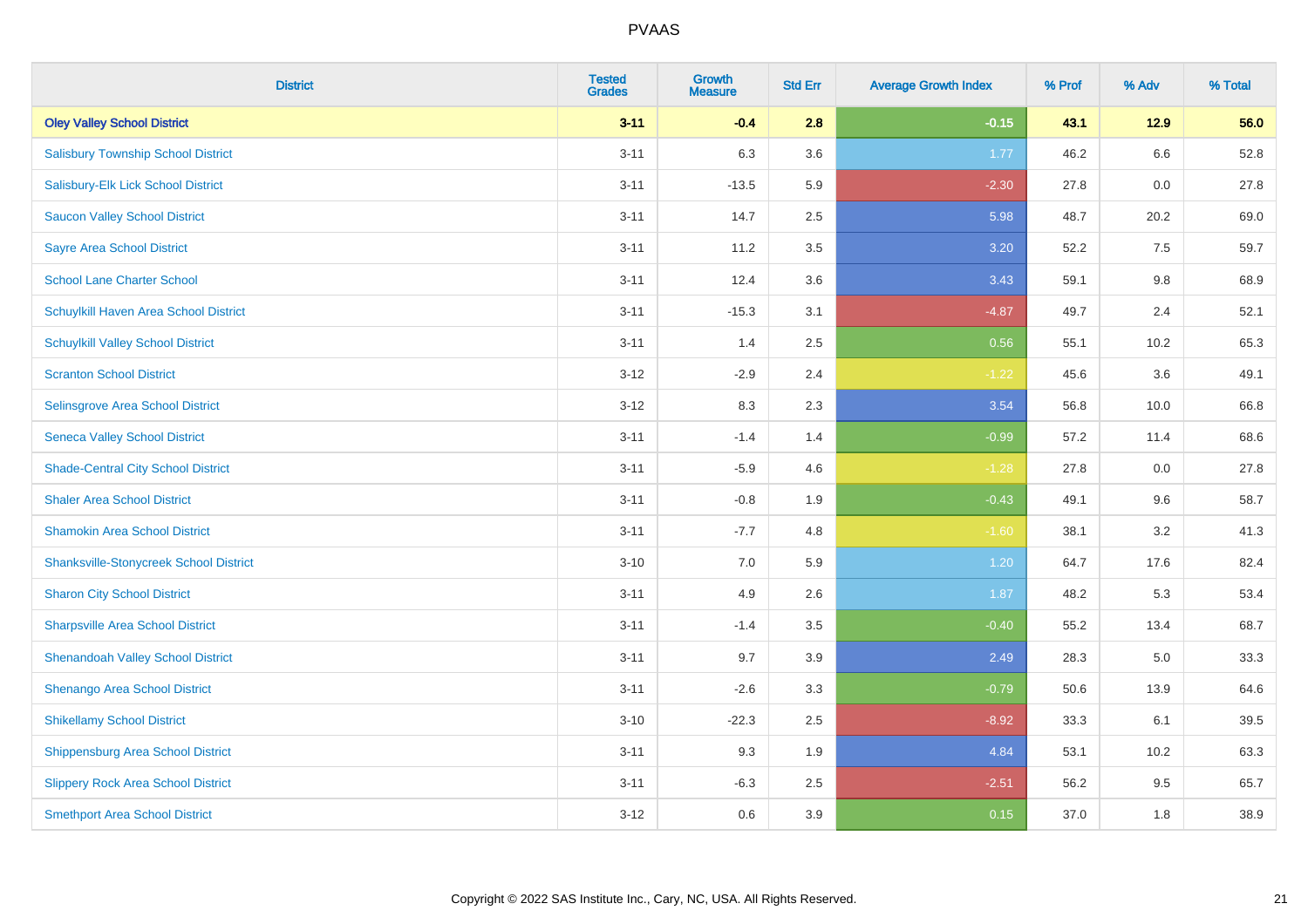| <b>District</b>                            | <b>Tested</b><br><b>Grades</b> | <b>Growth</b><br><b>Measure</b> | <b>Std Err</b> | <b>Average Growth Index</b> | % Prof | % Adv | % Total |
|--------------------------------------------|--------------------------------|---------------------------------|----------------|-----------------------------|--------|-------|---------|
| <b>Oley Valley School District</b>         | $3 - 11$                       | $-0.4$                          | 2.8            | $-0.15$                     | 43.1   | 12.9  | 56.0    |
| <b>Solanco School District</b>             | $3 - 11$                       | $-11.0$                         | 2.0            | $-5.55$                     | 41.6   | 4.5   | 46.1    |
| <b>Somerset Area School District</b>       | $3 - 11$                       | $-4.4$                          | 2.3            | $-1.93$                     | 44.4   | 14.9  | 59.3    |
| <b>Souderton Area School District</b>      | $3 - 11$                       | 12.4                            | 1.5            | 8.28                        | 61.7   | 15.2  | 76.9    |
| South Allegheny School District            | $3 - 11$                       | $-8.8$                          | 3.2            | $-2.70$                     | 40.5   | 0.0   | 40.5    |
| South Butler County School District        | $3 - 10$                       | 3.9                             | 2.5            | 1.54                        | 53.1   | 16.6  | 69.7    |
| South Eastern School District              | $3 - 11$                       | 0.9                             | 2.4            | 0.39                        | 54.8   | 6.6   | 61.4    |
| South Fayette Township School District     | $3 - 11$                       | 1.7                             | 2.0            | 0.88                        | 61.0   | 26.5  | 87.6    |
| <b>South Park School District</b>          | $3 - 11$                       | $-11.3$                         | 2.7            | $-4.23$                     | 53.5   | 13.7  | 67.3    |
| South Side Area School District            | $3 - 11$                       | $-1.6$                          | 3.3            | $-0.48$                     | 50.0   | 6.8   | 56.8    |
| South Western School District              | $3 - 12$                       | 3.9                             | 1.9            | 2.08                        | 60.2   | 8.1   | 68.3    |
| South Williamsport Area School District    | $3 - 10$                       | $-5.7$                          | 2.5            | $-2.30$                     | 45.5   | 4.5   | 50.0    |
| <b>Southeastern Greene School District</b> | $3 - 10$                       | 3.3                             | 4.6            | 0.72                        | 57.6   | 6.1   | 63.6    |
| Southern Columbia Area School District     | $3 - 11$                       | $-14.6$                         | $3.0\,$        | $-4.92$                     | 55.0   | 4.0   | 59.0    |
| <b>Southern Fulton School District</b>     | $3 - 11$                       | $-23.7$                         | 4.4            | $-5.37$                     | 34.2   | 10.5  | 44.7    |
| Southern Huntingdon County School District | $3 - 11$                       | $-12.9$                         | 3.2            | $-3.98$                     | 32.5   | 2.5   | 35.0    |
| Southern Lehigh School District            | $3 - 11$                       | $-0.4$                          | 2.3            | $-0.17$                     | 66.1   | 11.9  | 78.0    |
| Southern Tioga School District             | $3 - 11$                       | $-11.5$                         | 2.7            | $-4.25$                     | 47.8   | 6.4   | 54.3    |
| Southern York County School District       | $3 - 11$                       | 14.2                            | 2.1            | 6.91                        | 55.1   | 18.1  | 73.1    |
| <b>Southmoreland School District</b>       | $3 - 11$                       | $-8.3$                          | 3.6            | $-2.32$                     | 56.8   | 7.2   | 64.0    |
| <b>Spring Cove School District</b>         | $3 - 11$                       | 3.4                             | 2.5            | 1.33                        | 47.8   | 12.7  | 60.4    |
| <b>Spring Grove Area School District</b>   | $3 - 11$                       | 5.6                             | 2.1            | 2.68                        | 55.1   | 15.0  | 70.1    |
| <b>Springfield School District</b>         | $3 - 11$                       | 13.8                            | 1.7            | 7.99                        | 60.9   | 21.5  | 82.4    |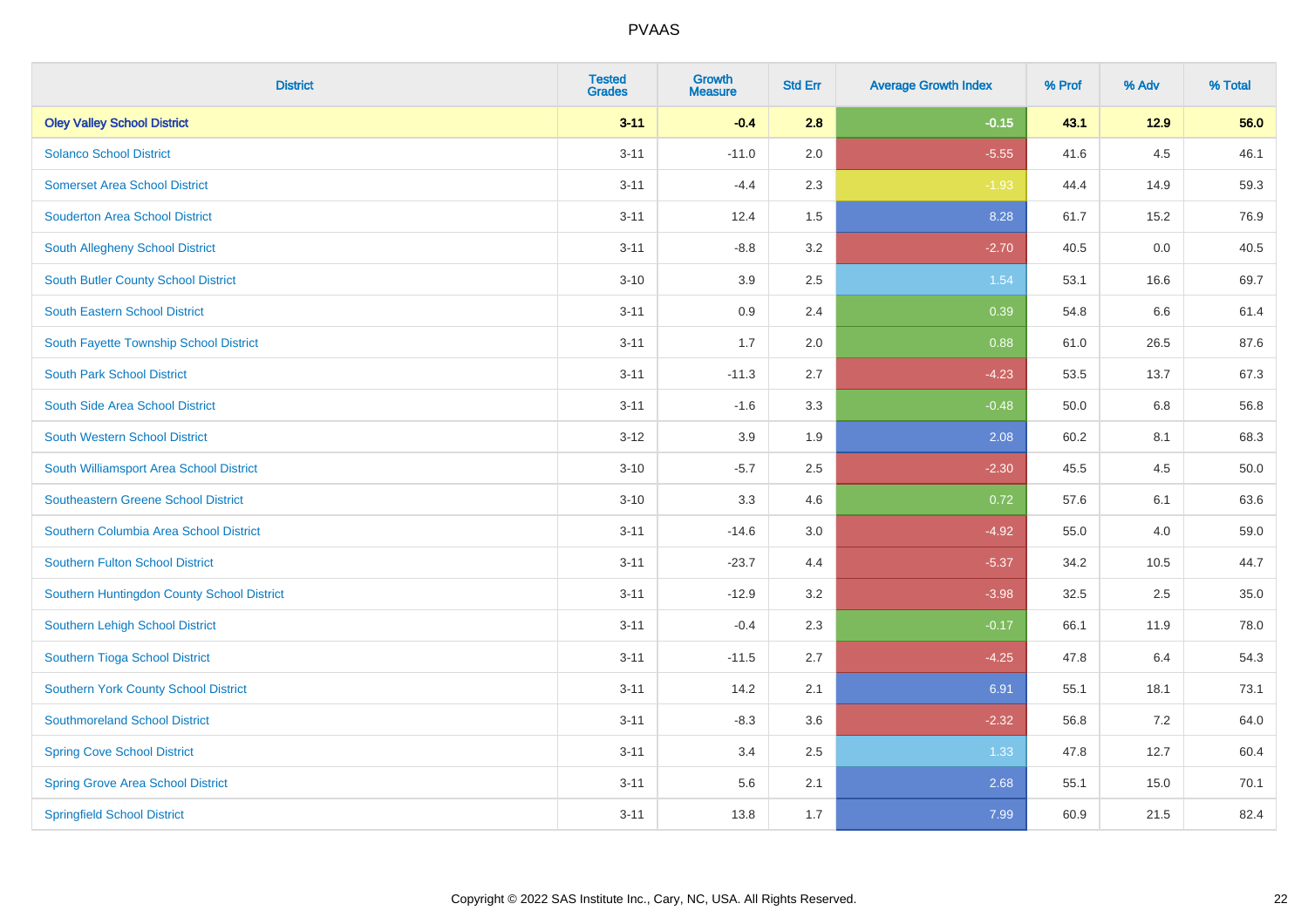| <b>District</b>                              | <b>Tested</b><br><b>Grades</b> | <b>Growth</b><br><b>Measure</b> | <b>Std Err</b> | <b>Average Growth Index</b> | % Prof | % Adv   | % Total |
|----------------------------------------------|--------------------------------|---------------------------------|----------------|-----------------------------|--------|---------|---------|
| <b>Oley Valley School District</b>           | $3 - 11$                       | $-0.4$                          | 2.8            | $-0.15$                     | 43.1   | 12.9    | 56.0    |
| <b>Springfield Township School District</b>  | $3 - 11$                       | $-18.9$                         | 3.2            | $-5.88$                     | 62.6   | $3.6\,$ | 66.3    |
| <b>Spring-Ford Area School District</b>      | $3 - 11$                       | 6.0                             | 1.3            | 4.46                        | 60.8   | 16.5    | 77.4    |
| <b>State College Area School District</b>    | $3 - 11$                       | 20.5                            | 1.4            | 14.33                       | 58.0   | 25.9    | 84.0    |
| <b>Steel Valley School District</b>          | $3 - 11$                       | 6.5                             | 3.4            | 1.89                        | 50.7   | 5.6     | 56.3    |
| <b>Steelton-Highspire School District</b>    | $3 - 11$                       | $-11.8$                         | 3.5            | $-3.40$                     | 14.5   | 0.0     | 14.5    |
| <b>Sto-Rox School District</b>               | $3 - 10$                       | 6.6                             | 3.7            | 1.80                        | 13.4   | 0.0     | 13.4    |
| <b>Stroudsburg Area School District</b>      | $3 - 11$                       | 5.5                             | 1.9            | 2.88                        | 48.1   | 4.2     | 52.3    |
| <b>Sugar Valley Rural Charter School</b>     | $3 - 11$                       | $-11.0$                         | 4.5            | $-2.46$                     | 14.9   | 0.0     | 14.9    |
| <b>Sullivan County School District</b>       | $3 - 10$                       | $-4.0$                          | 4.4            | $-0.90$                     | 66.7   | $2.6\,$ | 69.2    |
| <b>Susquehanna Community School District</b> | $3 - 11$                       | $-2.8$                          | 4.2            | $-0.66$                     | 49.4   | 6.9     | 56.3    |
| Susquehanna Township School District         | $3 - 12$                       | $-5.8$                          | 2.7            | $-2.17$                     | 36.0   | 5.6     | 41.6    |
| <b>Susquenita School District</b>            | $3 - 11$                       | $-0.1$                          | 2.8            | $-0.01$                     | 47.7   | 10.1    | 57.8    |
| <b>Tacony Academy Charter School</b>         | $3 - 11$                       | $-14.7$                         | 3.0            | $-4.82$                     | 22.4   | 1.8     | 24.1    |
| <b>Tamaqua Area School District</b>          | $3 - 12$                       | $-8.2$                          | 2.5            | $-3.24$                     | 44.5   | 1.9     | 46.4    |
| <b>Tech Freire Charter School</b>            | $9 - 11$                       | 9.3                             | 2.9            | 3.26                        | 18.0   | 1.1     | 19.1    |
| The New Academy Charter School               | $8 - 11$                       | $-10.4$                         | 5.2            | $-2.00$                     | 0.0    | 0.0     | $0.0\,$ |
| <b>Tidioute Community Charter School</b>     | $3 - 11$                       | 5.7                             | 5.1            | 1.11                        | 34.4   | 21.9    | 56.2    |
| <b>Titusville Area School District</b>       | $3 - 11$                       | $-13.2$                         | 2.6            | $-4.99$                     | 43.2   | 4.8     | 48.0    |
| <b>Towanda Area School District</b>          | $3 - 11$                       | 4.0                             | 2.8            | 1.44                        | 39.4   | 6.6     | 46.0    |
| <b>Trinity Area School District</b>          | $3 - 11$                       | $-5.4$                          | 2.0            | $-2.71$                     | 48.3   | 11.8    | 60.1    |
| <b>Tri-Valley School District</b>            | $3 - 10$                       | $-6.4$                          | 4.1            | $-1.57$                     | 37.0   | 4.4     | 41.3    |
| <b>Troy Area School District</b>             | $3 - 10$                       | $-4.3$                          | 3.4            | $-1.26$                     | 43.2   | 5.7     | 48.9    |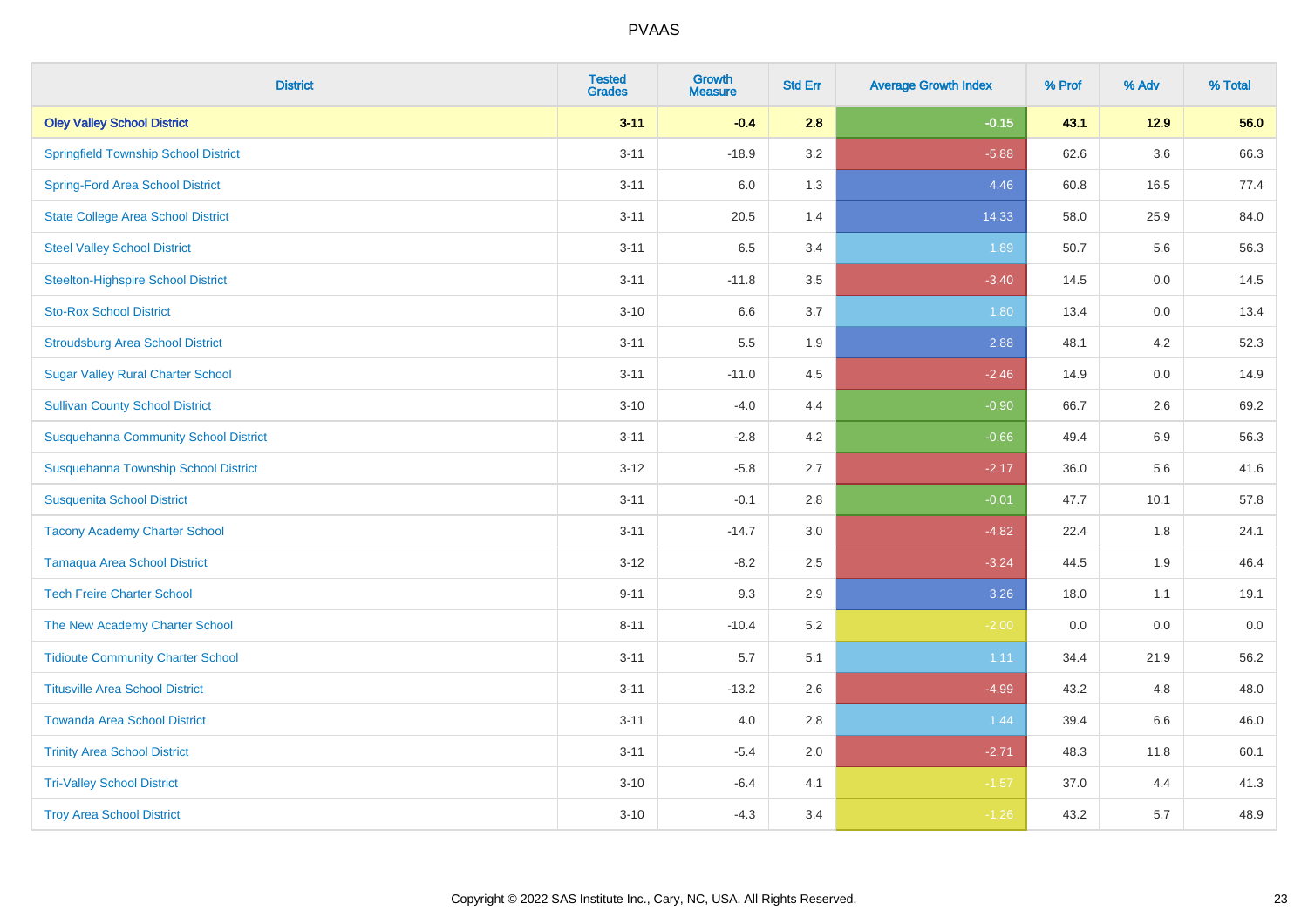| <b>District</b>                                | <b>Tested</b><br><b>Grades</b> | <b>Growth</b><br><b>Measure</b> | <b>Std Err</b> | <b>Average Growth Index</b> | % Prof | % Adv   | % Total |
|------------------------------------------------|--------------------------------|---------------------------------|----------------|-----------------------------|--------|---------|---------|
| <b>Oley Valley School District</b>             | $3 - 11$                       | $-0.4$                          | 2.8            | $-0.15$                     | 43.1   | 12.9    | 56.0    |
| <b>Tulpehocken Area School District</b>        | $3 - 12$                       | $-13.7$                         | 2.8            | $-4.81$                     | 36.7   | $2.8\,$ | 39.4    |
| <b>Tunkhannock Area School District</b>        | $3 - 11$                       | 2.3                             | 2.2            | 1.01                        | 44.9   | 9.6     | 54.6    |
| <b>Turkeyfoot Valley Area School District</b>  | $3 - 12$                       | $-4.3$                          | 5.6            | $-0.76$                     | 22.0   | 5.1     | 27.1    |
| <b>Tuscarora School District</b>               | $3 - 11$                       | $-0.6$                          | 2.3            | $-0.27$                     | 45.1   | 8.1     | 53.2    |
| <b>Tussey Mountain School District</b>         | $3 - 12$                       | 1.5                             | 3.7            | 0.40                        | 38.6   | 1.8     | 40.4    |
| <b>Twin Valley School District</b>             | $3 - 12$                       | $-3.6$                          | 2.1            | $-1.69$                     | 49.6   | 7.1     | 56.8    |
| <b>Tyrone Area School District</b>             | $3 - 12$                       | 19.7                            | 2.5            | 7.87                        | 60.4   | 16.7    | 77.1    |
| <b>Union Area School District</b>              | $3 - 11$                       | 1.9                             | 4.3            | 0.44                        | 61.5   | 0.0     | 61.5    |
| <b>Union City Area School District</b>         | $3 - 12$                       | $-10.2$                         | 3.6            | $-2.87$                     | 42.9   | 3.2     | 46.0    |
| <b>Union School District</b>                   | $3 - 12$                       | 2.3                             | 4.2            | 0.54                        | 32.6   | 7.0     | 39.5    |
| <b>Uniontown Area School District</b>          | $3 - 11$                       | 6.0                             | 3.2            | 1.87                        | 62.4   | 5.9     | 68.2    |
| <b>Unionville-Chadds Ford School District</b>  | $3 - 11$                       | 17.1                            | 3.1            | 5.51                        | 68.1   | 13.2    | 81.3    |
| <b>United School District</b>                  | $3 - 11$                       | 2.1                             | 3.4            | 0.63                        | 60.3   | 6.6     | 66.9    |
| <b>Universal Audenried Charter School</b>      | $9 - 11$                       | $-5.8$                          | 2.4            | $-2.40$                     | 14.6   | 0.0     | 14.6    |
| <b>Upper Adams School District</b>             | $3 - 11$                       | 1.3                             | 2.9            | 0.47                        | 55.2   | $8.6\,$ | 63.8    |
| <b>Upper Darby School District</b>             | $3 - 12$                       | 6.9                             | 1.5            | 4.62                        | 45.0   | 6.7     | 51.7    |
| <b>Upper Dauphin Area School District</b>      | $3 - 11$                       | $-6.3$                          | 3.2            | $-1.98$                     | 37.4   | 4.8     | 42.2    |
| <b>Upper Dublin School District</b>            | $3 - 12$                       | 15.4                            | 1.8            | 8.53                        | 60.8   | 24.8    | 85.6    |
| <b>Upper Merion Area School District</b>       | $3 - 11$                       | 15.3                            | 2.0            | 7.62                        | 59.3   | 19.3    | 78.6    |
| <b>Upper Moreland Township School District</b> | $3 - 11$                       | $-5.0$                          | 2.2            | $-2.31$                     | 57.9   | 4.0     | 61.9    |
| <b>Upper Perkiomen School District</b>         | $3 - 11$                       | 22.1                            | 2.1            | 10.74                       | 57.7   | 13.2    | 70.9    |
| <b>Upper Saint Clair School District</b>       | $3 - 11$                       | 18.5                            | 1.7            | 10.65                       | 61.8   | 30.1    | 91.9    |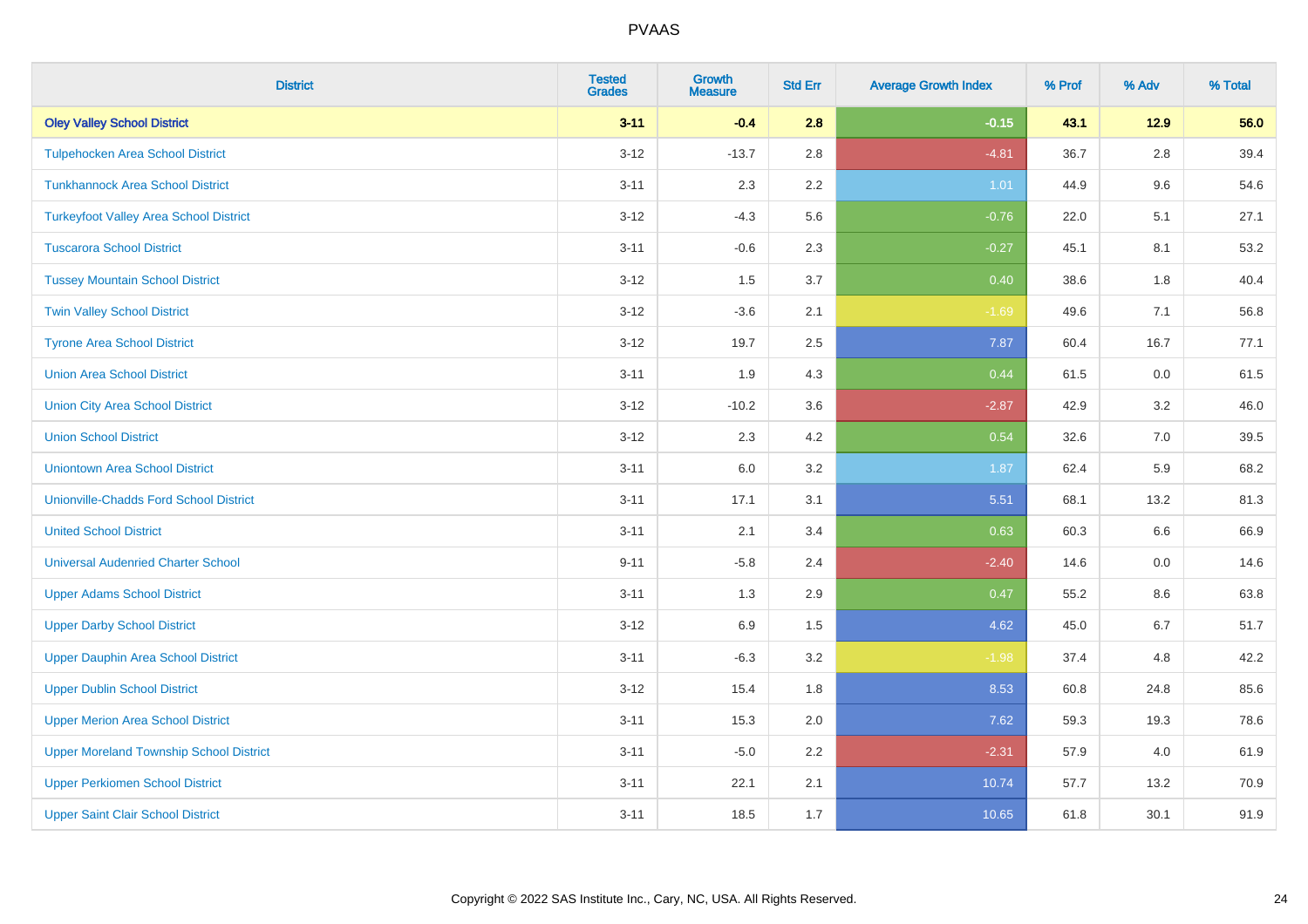| <b>District</b>                               | <b>Tested</b><br><b>Grades</b> | Growth<br><b>Measure</b> | <b>Std Err</b> | <b>Average Growth Index</b> | % Prof | % Adv   | % Total |
|-----------------------------------------------|--------------------------------|--------------------------|----------------|-----------------------------|--------|---------|---------|
| <b>Oley Valley School District</b>            | $3 - 11$                       | $-0.4$                   | 2.8            | $-0.15$                     | 43.1   | $12.9$  | 56.0    |
| Urban Pathways 6-12 Charter School            | $6 - 11$                       | 4.8                      | 6.4            | 0.75                        | 28.6   | $0.0\,$ | 28.6    |
| <b>Valley Grove School District</b>           | $3 - 10$                       | $-3.7$                   | 3.7            | $-1.01$                     | 51.2   | 6.1     | 57.3    |
| <b>Valley View School District</b>            | $3 - 11$                       | 18.1                     | 2.4            | 7.42                        | 53.7   | 14.7    | 68.4    |
| <b>Wallenpaupack Area School District</b>     | $3 - 11$                       | $-7.1$                   | 2.3            | $-3.09$                     | 40.8   | 2.4     | 43.1    |
| <b>Wallingford-Swarthmore School District</b> | $3 - 10$                       | 0.9                      | 2.4            | 0.38                        | 64.4   | 22.7    | 87.1    |
| <b>Warren County School District</b>          | $3 - 11$                       | $-0.1$                   | 1.8            | $-0.06$                     | 37.2   | 5.3     | 42.6    |
| <b>Warrior Run School District</b>            | $3 - 11$                       | 4.6                      | 3.0            | 1.51                        | 40.9   | 8.1     | 49.0    |
| <b>Warwick School District</b>                | $3 - 11$                       | 5.2                      | 1.9            | 2.76                        | 46.4   | 17.0    | 63.3    |
| <b>Washington School District</b>             | $3 - 11$                       | $-4.9$                   | 2.8            | $-1.76$                     | 30.1   | 2.4     | 32.5    |
| <b>Wattsburg Area School District</b>         | $3 - 11$                       | 6.5                      | 2.7            | 2.43                        | 42.7   | 7.6     | 50.3    |
| <b>Wayne Highlands School District</b>        | $3 - 11$                       | 7.8                      | 2.4            | 3.23                        | 52.3   | 13.1    | 65.4    |
| <b>Waynesboro Area School District</b>        | $3 - 12$                       | $-6.1$                   | 1.9            | $-3.20$                     | 50.0   | 6.8     | 56.8    |
| <b>Wellsboro Area School District</b>         | $3 - 11$                       | $-12.4$                  | 3.0            | $-4.11$                     | 49.2   | 11.9    | 61.1    |
| <b>West Allegheny School District</b>         | $3 - 12$                       | 4.0                      | 2.1            | 1.96                        | 63.1   | 15.7    | 78.8    |
| <b>West Branch Area School District</b>       | $3 - 11$                       | 0.2                      | 3.8            | 0.05                        | 47.2   | 1.9     | 49.1    |
| <b>West Chester Area School District</b>      | $3 - 11$                       | 12.6                     | 1.2            | 10.38                       | 66.8   | 20.2    | 87.0    |
| <b>West Greene School District</b>            | $3 - 11$                       | $-4.5$                   | 4.3            | $-1.04$                     | 36.6   | 7.3     | 43.9    |
| West Jefferson Hills School District          | $3 - 11$                       | 1.8                      | 2.1            | 0.88                        | 55.7   | 20.8    | 76.4    |
| <b>West Middlesex Area School District</b>    | $3 - 10$                       | $-8.4$                   | $3.8\,$        | $-2.21$                     | 34.9   | 2.8     | 37.6    |
| <b>West Mifflin Area School District</b>      | $3 - 12$                       | $-12.3$                  | 2.9            | $-4.22$                     | 39.7   | 10.3    | 50.0    |
| <b>West Perry School District</b>             | $3 - 11$                       | 12.5                     | 2.5            | 4.99                        | 56.6   | 8.4     | 65.0    |
| <b>West Shore School District</b>             | $3 - 12$                       | 5.0                      | 1.4            | 3.59                        | 54.2   | 9.4     | 63.6    |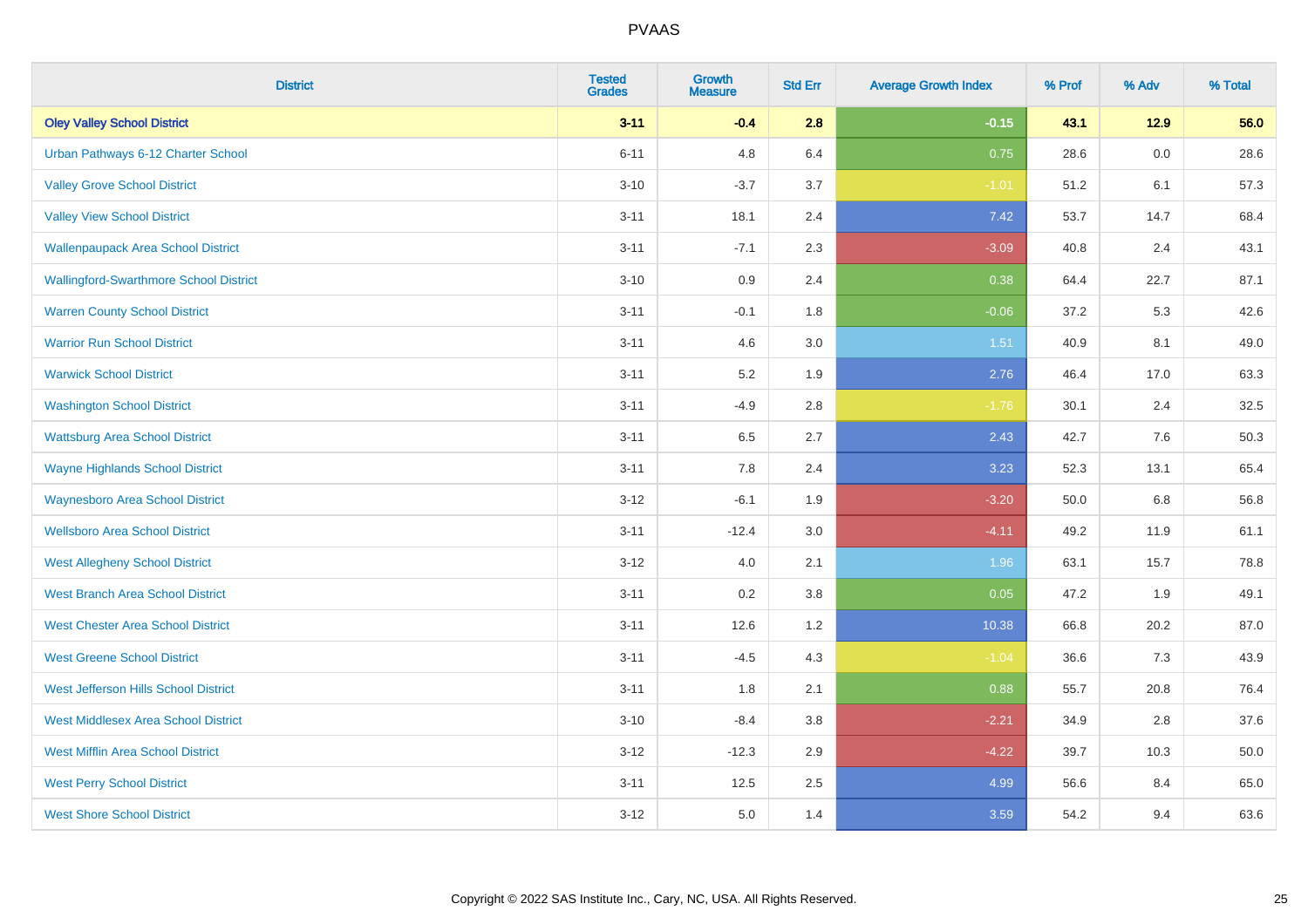| <b>District</b>                                 | <b>Tested</b><br><b>Grades</b> | <b>Growth</b><br><b>Measure</b> | <b>Std Err</b> | <b>Average Growth Index</b> | % Prof | % Adv   | % Total |
|-------------------------------------------------|--------------------------------|---------------------------------|----------------|-----------------------------|--------|---------|---------|
| <b>Oley Valley School District</b>              | $3 - 11$                       | $-0.4$                          | 2.8            | $-0.15$                     | 43.1   | 12.9    | 56.0    |
| <b>West Side CTC</b>                            | $9 - 10$                       | $-37.4$                         | 4.3            | $-8.64$                     | 8.8    | $0.0\,$ | 8.8     |
| <b>West York Area School District</b>           | $3 - 12$                       | 3.2                             | 2.3            | 1.38                        | 53.8   | 4.4     | 58.2    |
| <b>Western Beaver County School District</b>    | $3 - 11$                       | $-7.8$                          | 4.2            | $-1.87$                     | 56.5   | 6.5     | 63.0    |
| <b>Western Wayne School District</b>            | $3 - 11$                       | 5.6                             | 2.9            | 1.93                        | 41.3   | 17.4    | 58.7    |
| <b>Westinghouse Arts Academy Charter School</b> | $9 - 10$                       | $-0.7$                          | 3.6            | $-0.19$                     | 59.2   | 8.4     | 67.6    |
| <b>Westmont Hilltop School District</b>         | $3 - 11$                       | $-4.0$                          | 2.8            | $-1.40$                     | 36.3   | 13.3    | 49.6    |
| <b>Whitehall-Coplay School District</b>         | $3 - 11$                       | 6.1                             | 1.8            | 3.45                        | 49.3   | 7.4     | 56.6    |
| <b>Wilkes-Barre Area School District</b>        | $3 - 11$                       | 0.1                             | 3.2            | 0.02                        | 35.5   | 5.4     | 40.9    |
| <b>William Penn School District</b>             | $3 - 12$                       | 8.3                             | 2.1            | 3.99                        | 35.6   | 3.0     | 38.7    |
| <b>Williams Valley School District</b>          | $3 - 11$                       | $-7.3$                          | 3.4            | $-2.13$                     | 23.2   | 0.0     | 23.2    |
| <b>Williamsburg Community School District</b>   | $3 - 11$                       | $-14.3$                         | 4.1            | $-3.48$                     | 28.3   | 0.0     | 28.3    |
| <b>Williamsport Area School District</b>        | $3 - 11$                       | 1.9                             | 1.8            | 1.04                        | 44.1   | 12.8    | 56.9    |
| <b>Wilmington Area School District</b>          | $3 - 11$                       | 7.5                             | 3.0            | 2.48                        | 55.1   | 5.1     | 60.2    |
| <b>Wilson Area School District</b>              | $3 - 11$                       | 6.0                             | 2.6            | 2.30                        | 48.7   | 8.5     | 57.2    |
| <b>Wilson School District</b>                   | $3 - 12$                       | $8.8\,$                         | 1.5            | 5.96                        | 52.6   | 14.6    | 67.2    |
| <b>Windber Area School District</b>             | $3 - 11$                       | $-7.2$                          | 3.2            | $-2.24$                     | 55.4   | $7.2\,$ | 62.6    |
| <b>Wissahickon School District</b>              | $3 - 10$                       | 12.5                            | 1.8            | 6.85                        | 58.3   | 22.4    | 80.7    |
| <b>Woodland Hills School District</b>           | $3 - 12$                       | 3.2                             | 2.6            | 1.22                        | 31.4   | 3.6     | 35.0    |
| <b>Wyalusing Area School District</b>           | $3-12$                         | 8.8                             | 3.3            | 2.68                        | 54.6   | 11.7    | 66.2    |
| <b>Wyoming Area School District</b>             | $3 - 10$                       | $-1.3$                          | 2.6            | $-0.50$                     | 53.8   | 10.8    | 64.6    |
| <b>Wyoming Valley West School District</b>      | $3 - 11$                       | $-2.2$                          | 2.4            | $-0.91$                     | 49.4   | 3.0     | 52.4    |
| <b>Wyomissing Area School District</b>          | $3 - 12$                       | 0.8                             | 2.6            | 0.33                        | 55.7   | 17.6    | 73.3    |